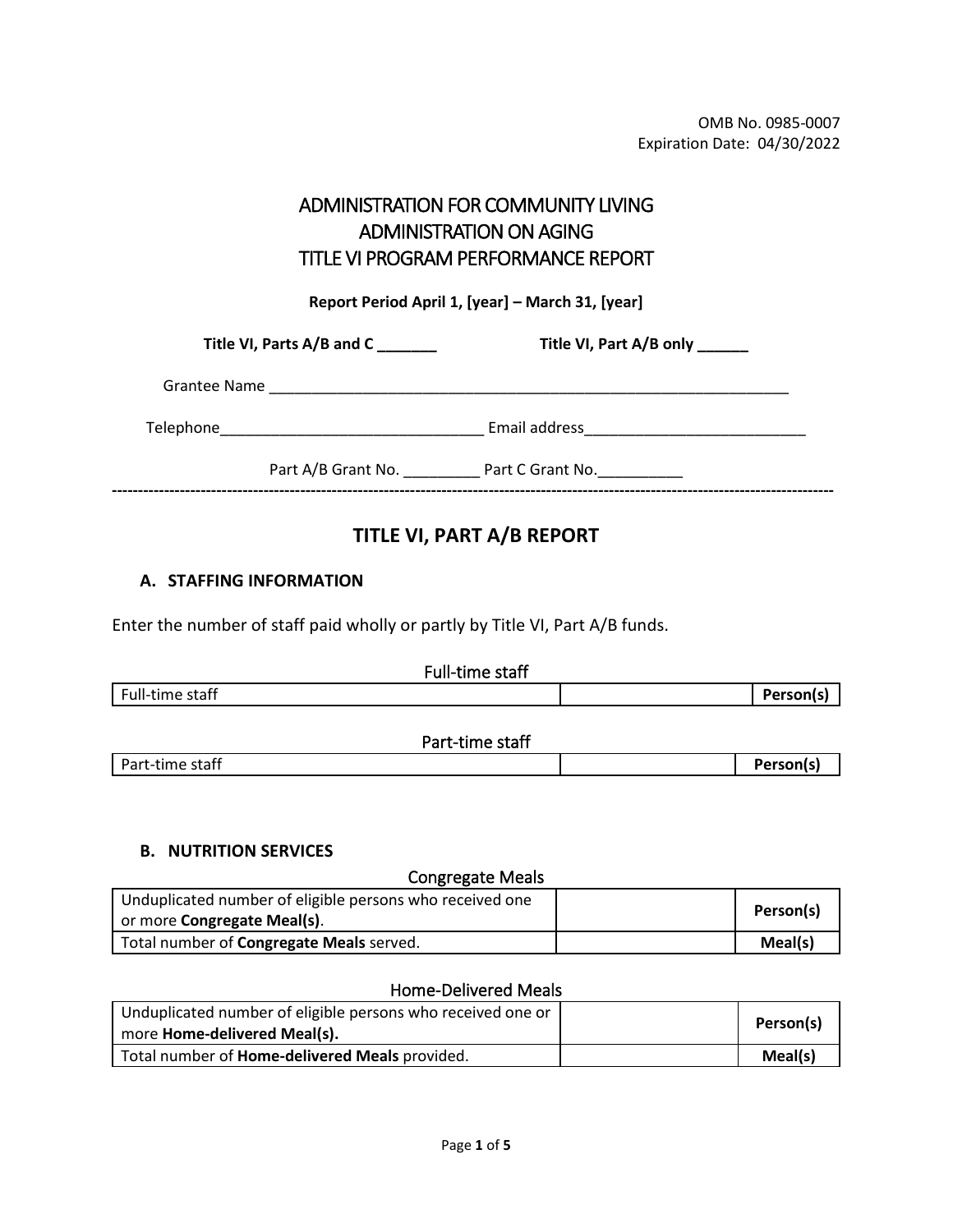## Other Nutrition Services

| Total number of sessions of Nutrition Education.                   | Session(s) |
|--------------------------------------------------------------------|------------|
| Total number of persons who received <b>Nutrition Counseling</b> . | Person(s)  |
| Total number of hours of <b>Nutrition Counseling</b> .             | Hour(s)    |

## **C. SUPPORTIVE SERVICES**

#### Access Services

| Total number of contacts of Information and Assistance.  | Contact(s)        |
|----------------------------------------------------------|-------------------|
| Total number of <b>Outreach activities</b> .             | <b>Activities</b> |
| Unduplicated number of persons receiving Case            | Person(s)         |
| Management.                                              |                   |
| Total number of hours of Case Management.                | Hour(s)           |
| Unduplicated number of persons receiving Transportation. | Person(s)         |
|                                                          |                   |
| Total one-way trips of Transportation.                   | trip(s)           |

#### In-home Services

| Unduplicated number of persons receiving Homemaker       | Person(s)  |
|----------------------------------------------------------|------------|
| Services.                                                |            |
| Total number of hours of Homemaker Services.             | Hour(s)    |
| Unduplicated number of persons receiving Personal        | Person(s)  |
| <b>Care/Home Health Aid Services.</b>                    |            |
| Total number of hours of Personal Care/Home Health Aid   | Hour(s)    |
| Service.                                                 |            |
| Unduplicated number of persons receiving Chore Services. | Person(s)  |
| Total number of hours spent on Chore Services.           | Hour(s)    |
| Total number of contacts of Visiting.                    | Contact(s) |
| Total number of contacts of Telephoning.                 | Contact(s) |

#### Other Supportive Services

| Total number of Social Events held.                                                               | Event(s)  |
|---------------------------------------------------------------------------------------------------|-----------|
| Total number of persons receiving Health Promotion and<br><b>Wellness activities.</b>             | Person(s) |
| Total number of visits to persons in nursing facilities/homes<br>or residential care communities. | Visit(s)  |

Optional space for other supportive services offered that are not listed above (1500 words or less):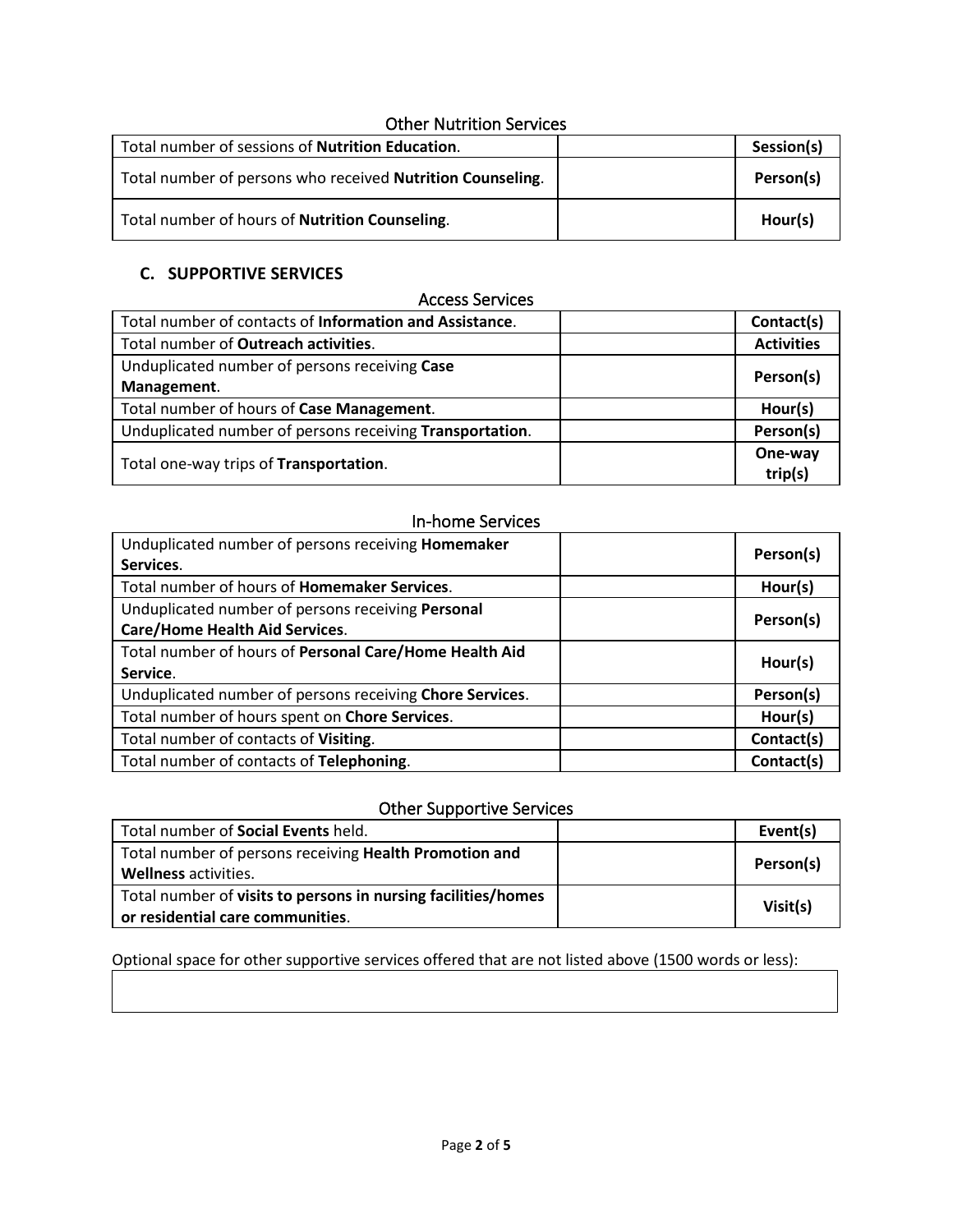### **D. FINANCE**

## Part A/B Spending

| Total amount of funds spent on Congregate and Home-<br>delivered Meals. | <b>Dollars</b> |
|-------------------------------------------------------------------------|----------------|
| Total amount of funds spent on Supportive Services<br>Programming.      | <b>Dollars</b> |

Optional explanation of elements included in total amount of funds (1500 words or less):

## What other sources of funds help you support your Title VI services:

| Tribal funds     | Yes or No |
|------------------|-----------|
| State funds      | Yes or No |
| Title III funds  | Yes or No |
| Other grants     | Yes or No |
| <b>Donations</b> | Yes or No |

*This finance section will be an addendum to the 425. This will NOT be used for audits.* 

## **E. STORYTELLING**

 Please share an example of how your Title VI program has helped an individual or your community (1500 words or less):

 \*\*OFFICIAL SIGNATURE\*\* - If only completing Title VI, Part A/B of this report go to page [insert page] to sign and date.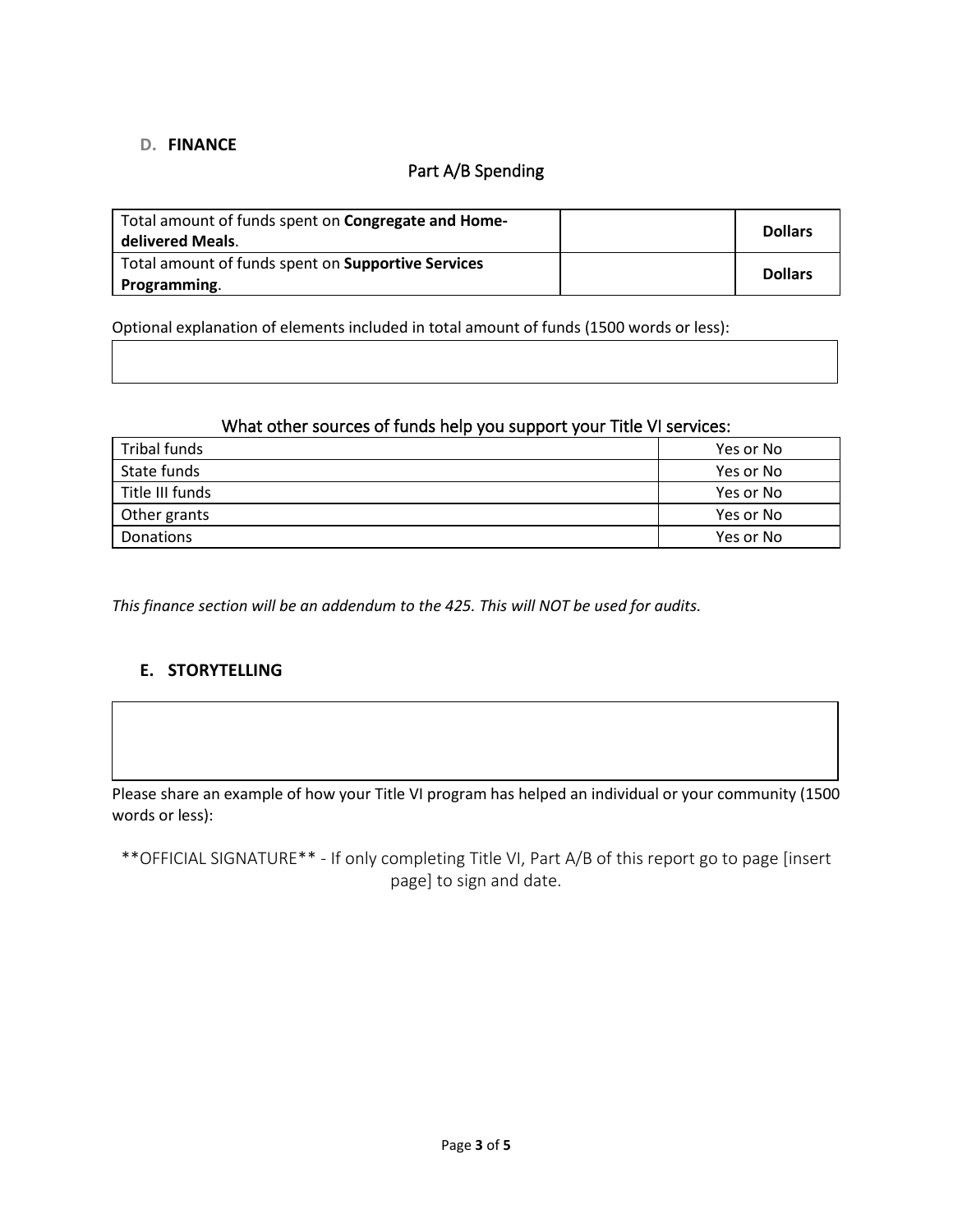# **TITLE VI, PART C REPORT**

#### **A. STAFFING INFORMATION**

Enter the number of staff paid wholly or partly by Title VI, Part C funds.

| Full-time staff |                 |
|-----------------|-----------------|
|                 | Person(s)       |
|                 |                 |
|                 | Part-time staff |

Part-time staff **Person(s) Person(s)** 

## **B. TOTAL CAREGIVERS SERVED**

*Caregivers served by the Title VI program are informal, unpaid providers of in-home and community care. Caregivers may be family members, neighbors, friends, or others.* 

| Unduplicated number of caregivers to Elders or         |           |
|--------------------------------------------------------|-----------|
| individuals of any age with Alzheimer's disease and    | Person(s) |
| related disorders.                                     |           |
| Unduplicated number of Elder caregivers caring for     |           |
| children under the age of 18.                          | Person(s) |
| Unduplicated number of Elder caregivers providing care |           |
| to adults 18-59 years old with disabilities.           | Person(s) |

#### **C. CAREGIVER SUPPORT SERVICES**

#### Services for Caregivers

| Total number of activities of Information Services     | <b>Activities</b> |
|--------------------------------------------------------|-------------------|
| provided.                                              |                   |
| Total number of contacts of Information and Assistance | Contact(s)        |
| provided.                                              |                   |
| Unduplicated number of caregivers receiving Counseling |                   |
| (e.g. formal and/or informal counselors).              | Person(s)         |
| Total number of hours of Counseling.                   | Hour(s)           |
| Total number of sessions of Support Group.             | Session(s)        |
| Unduplicated number of caregivers served in Caregiver  |                   |
| Training.                                              | Person(s)         |
| Total number of hours of Caregiver Training.           | Hour(s)           |

 **Supplemental Services**: (report on units provided, unduplicated caregivers served, service category) **Service Category Description of Service**  Unduplicated Caregivers

 There will be a dropdown menu of service categories: **Home Modification/Repairs, Consumable Items, Lending Closet, Homemaker/Chore/Personal Care Service, Financial Support, Other**.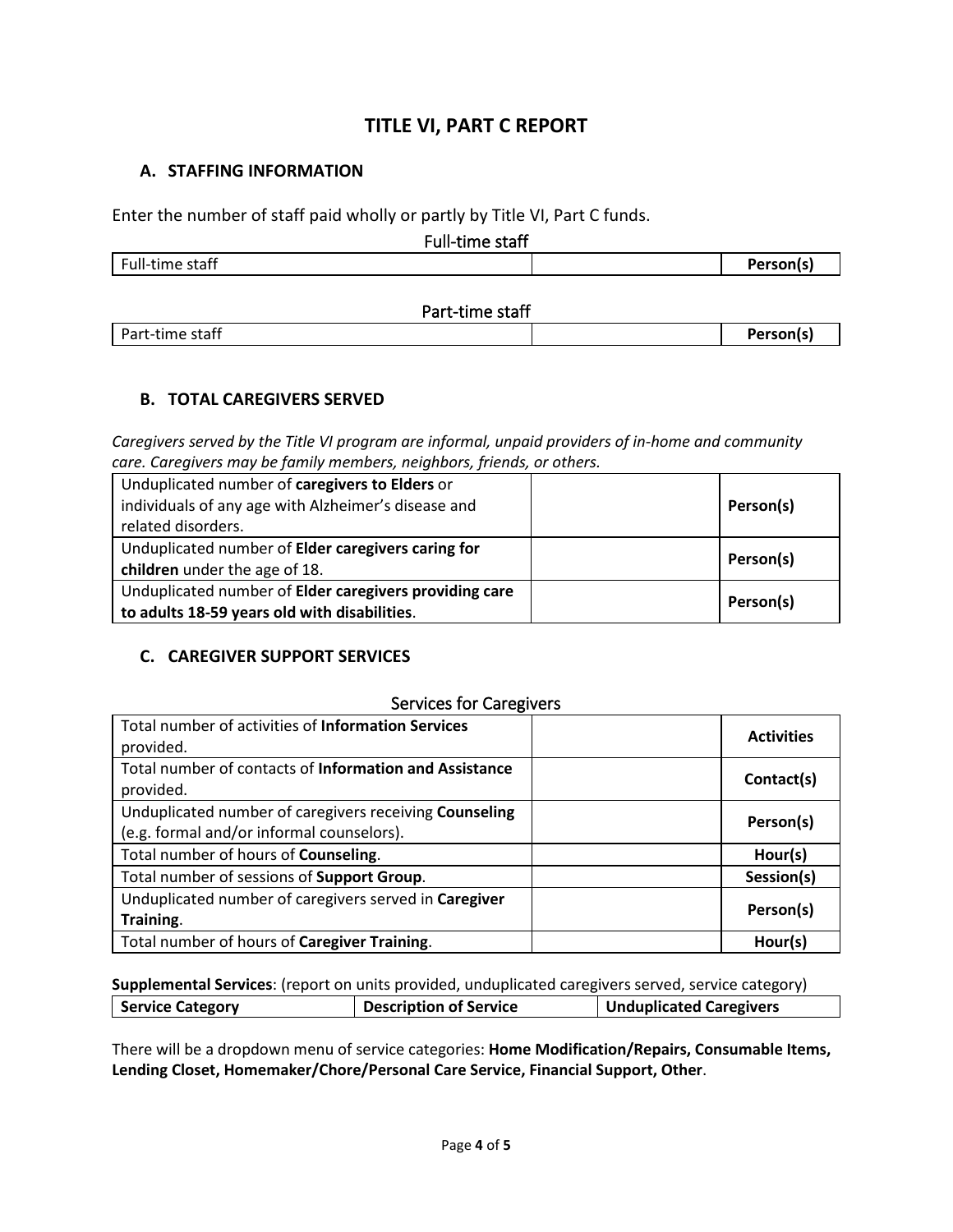#### Respite Care for Caregivers

*Respite care is a service for informal caregivers, not Elders or children. Respite care refers to allowing caregivers time away to do other activities by having an Elder, person with a disability, or child cared for by someone else.* 

| Unduplicated number of caregivers of Elders provided    | Person(s) |
|---------------------------------------------------------|-----------|
| <b>Respite Care.</b>                                    |           |
| Total number of hours of Respite Care for caregivers of | Hour(s)   |
| Elders.                                                 |           |
| Unduplicated number of caregivers of children under the |           |
| age of 18 provided Respite Care.                        | Person(s) |
| Total number of hours of Respite Care for caregivers of |           |
| children under the age of 18.                           | Hour(s)   |
| Unduplicated number of caregivers of adults 18-59 years |           |
| old with disabilities provided Respite Care.            | Person(s) |
| Total number of hours of Respite Care for caregivers of |           |
| adults 18-59 years old with disabilities.               | Hour(s)   |

#### **D. FINANCE**

#### Part C Spending

*This finance section will be an addendum to the 425. This will NOT be used for audits.* 

| Total amount of funds spent on the Caregiver Program. | <b>Dollars</b> |
|-------------------------------------------------------|----------------|
| Total amount of funds spent on Respite Care.          | <b>Dollars</b> |

Report Certified By \_\_\_\_\_

(Tribal Official or other authorized personnel)

Report Prepared by: \_\_\_\_\_\_\_\_\_\_\_\_\_\_\_\_\_\_\_\_\_\_\_\_\_\_\_\_\_\_\_\_\_\_\_\_\_\_\_\_\_\_\_\_\_\_\_\_\_\_\_\_\_\_\_\_\_\_\_\_

Telephone: \_\_\_\_\_\_\_\_\_\_\_\_\_\_\_\_\_\_\_\_\_\_\_\_\_\_\_\_\_\_\_ Email address: \_\_\_\_\_\_\_\_\_\_\_\_\_\_\_\_\_\_\_\_\_\_\_

Date Submitted: \_\_\_\_\_\_\_\_\_\_\_\_\_\_\_\_\_\_\_\_\_\_\_\_\_\_\_\_\_\_\_\_\_\_\_\_\_\_\_\_\_\_\_\_\_\_\_\_\_

 statutory authority for the Older Americans Act Amendments of 2006, P.L. 114-144. Send comments regarding the burden According to the Paperwork Reduction Act of 1995, no persons are required to respond to a collection of information unless such collection displays a valid OMB control number (OMB 0985-0059). Public reporting burden for this collection of information is estimated to average 3.5 hours per response, including time for gathering and maintaining the data needed and completing and reviewing the collection of information. The obligation to respond to this collection is required to retain the estimate or any other aspect of this collection of information, including suggestions for reducing this burden, to the Administration for Community Living, U.S. Department of Health and Human Services, 330 C Street, SW, Washington, DC 20201-0008, Attention Kristen Hudgins, or email [Kristen.Hudgins@acl.hhs.gov](mailto:Kristen.Hudgins@acl.hhs.gov).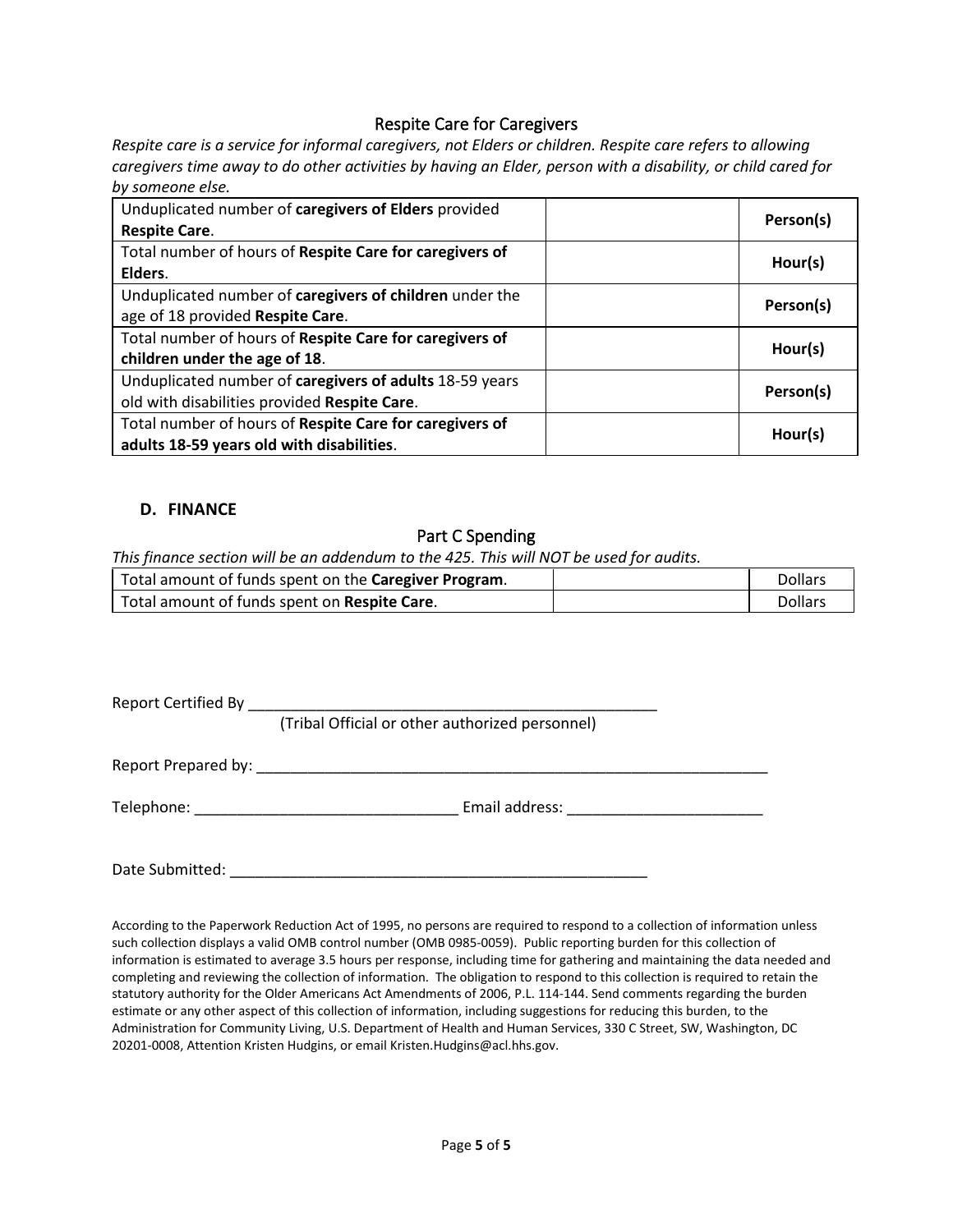# Reporting Definitions for the grant year April 1, 2020-March 31, 2023. Title VI Program Performance Report (PPR)

REPORTING COMPONENTS

# Title VI, PARTS A/B

- *comes to your congregate meal site five days a week to eat. She is counted as one unduplicated meal*  • *Unduplicated refers to individual people counted only once a year for a service. For instance, an Elder participant receiving 260 total meals over the course of a year. The count starts on April 1 and ends on March 31.*
- *Total number of persons refers to adding up the total number of people who took part in an activity. For instance, you hold a nutrition education event once a month. You would count the total number of people who attended every month, even if it is the same people attending every time.*
- *office/program/department/agency to provide services for Elders (i.e. transportation, enrollment in the*  • *Title VI programs may count services offered through other departments/ programs as long as there is an agreement between the Title VI program and the other departments/programs. An agreement can be a verbal or written understanding between the Title VI Program staff and another Community Health Representative (CHR) program, etc.)*
- *required to enter a number. Please do not be concerned if some fields do not apply to your program.* • *If your Title VI program does not offer one or more of the Supportive or Caregiver Services, you are not*
- If you have any questions about the Program Performance Report, please contact your Title VI Regional  *contact.*

| <b>Term</b>               | <b>Definition and example</b>                                                                                                                    |
|---------------------------|--------------------------------------------------------------------------------------------------------------------------------------------------|
|                           | People who work 35 hours or more per week in a paid position for the<br>Title VI program (paid fully or partially with Title VI A/B funds). This |
|                           | refers to the number of full-time positions in your Part A/B program.                                                                            |
| Full Time Staff (persons) | For example: Title VI program staff, providing nutrition and supportive                                                                          |
|                           | services, working five days a week (8 hours/day) and paid with any<br>combination of funds that includes Title VI funds like: a) Title VI A/B    |
|                           | funds and Tribal funds, or b) Title VI A/B funds, Title III funds and Tribal                                                                     |
|                           | funds, or c) Title VI A/B funds and other grant funds, or any other                                                                              |
|                           | combination as long as some funding comes from Title VI Part A/B.                                                                                |
| Part Time Staff (persons) | People who work less than 35 hours per week in a paid position for the                                                                           |
|                           | Title VI program (paid fully or partially with Title VI A/B funds). This                                                                         |
|                           | refers to the number of part-time positions in your Part A/B program.                                                                            |

# A. STAFFING INFORMATION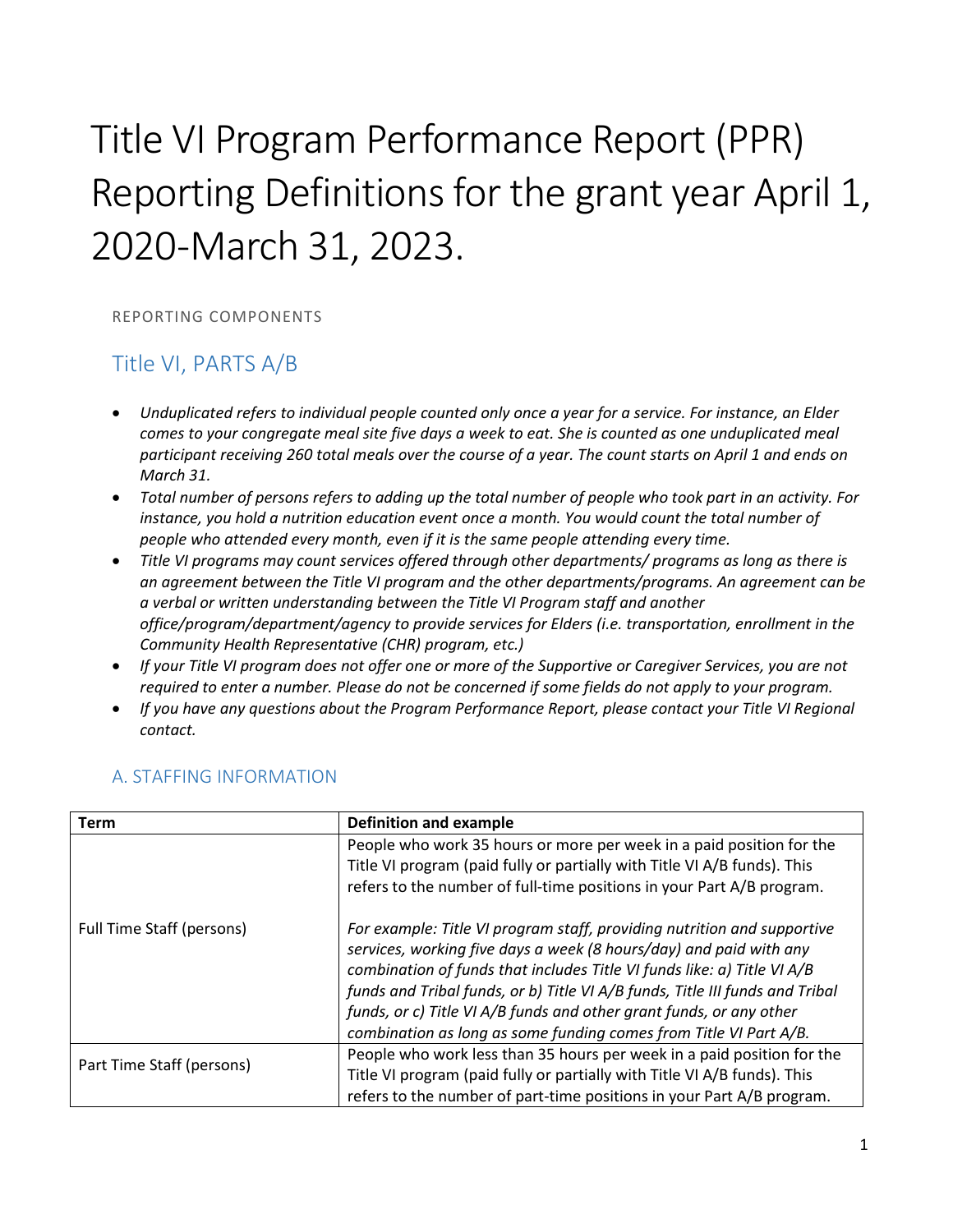| <b>Term</b> | <b>Definition and example</b>                                                                                                                                                                  |
|-------------|------------------------------------------------------------------------------------------------------------------------------------------------------------------------------------------------|
|             | For example: Title VI program staff, providing nutrition and supportive<br>services, working three or four days a week and paid with Title VI A/B<br>funds and any other combination of funds. |

# B. NUTRITION SERVICES

| <b>Term</b>                     | <b>Definition and example</b>                                                                                                                                                                                                                                                                                                                                                                                                                                                                                                                                                                                                                                                                                                                                                                                                                                                                                                                                                                                                                                                                                                                                                                                                                                                                                                                                                                    |
|---------------------------------|--------------------------------------------------------------------------------------------------------------------------------------------------------------------------------------------------------------------------------------------------------------------------------------------------------------------------------------------------------------------------------------------------------------------------------------------------------------------------------------------------------------------------------------------------------------------------------------------------------------------------------------------------------------------------------------------------------------------------------------------------------------------------------------------------------------------------------------------------------------------------------------------------------------------------------------------------------------------------------------------------------------------------------------------------------------------------------------------------------------------------------------------------------------------------------------------------------------------------------------------------------------------------------------------------------------------------------------------------------------------------------------------------|
| <b>Congregate Meals</b>         |                                                                                                                                                                                                                                                                                                                                                                                                                                                                                                                                                                                                                                                                                                                                                                                                                                                                                                                                                                                                                                                                                                                                                                                                                                                                                                                                                                                                  |
| Congregate Meal Eligible Person | An eligible person is: an Elder; a spouse of an Elder; an individual<br>providing volunteer services for the Title VI Program during the meal<br>hours; and a non-Elder person with a disability who resides at home<br>with and accompanies an Elder to the meal, or who resides in a housing<br>facility occupied primarily by older adults.                                                                                                                                                                                                                                                                                                                                                                                                                                                                                                                                                                                                                                                                                                                                                                                                                                                                                                                                                                                                                                                   |
| (unduplicated persons)          | For example: An Elder who comes in for a meal at the meal site can be<br>counted. Their spouse may also be counted, even if they are not Native,<br>as might a non-Elder person with a disability who resides with the Elder<br>and accompanies the Elder to the meal. Other eligible meals would be if<br>a non-Elder attends the congregate meal and helps serve or clean up<br>after the meal, this would be considered a volunteer meal and should be<br>counted.                                                                                                                                                                                                                                                                                                                                                                                                                                                                                                                                                                                                                                                                                                                                                                                                                                                                                                                            |
| Congregate Meal (total meals)   | A meal provided to and consumed by an eligible person at a nutrition<br>site, senior center, or other congregate/group setting. The meal meets<br>all the requirements of the Older Americans Act and State/Local laws.<br>Congregate clients may take the leftovers, but they are not counted as<br>meals, as they are not consumed in the congregate setting. Programs<br>should not regularly be preparing excess of what they will need in order<br>to serve leftovers. However, if leftovers are given out, the program<br>should determine policies and procedures on how that should be done<br>(e.g., $1^{st}$ come, $1^{st}$ served and given in approved containers from the<br>site). Exceptions may be made on a limited basis (e.g., a regular<br>congregate participant is home sick for a day and a meal is taken to her)<br>Title III-funded meals should NOT be reported in the PPR.<br>$\bullet$<br>Meals provided to individuals through Medicaid Title XIX waiver<br>$\bullet$<br>meals or other programs such as state-funded means-tested<br>programs should NOT be reported in the PPR.<br>Meals should comply with the USDA/HHS Dietary Guidelines for<br>Americans which provide, if one meal is served, a minimum of 33.3% of<br>the Dietary Reference Intakes (DRI) or 66.6% if two meals are served for<br>one day, and 100% if three meals are served for one day*. |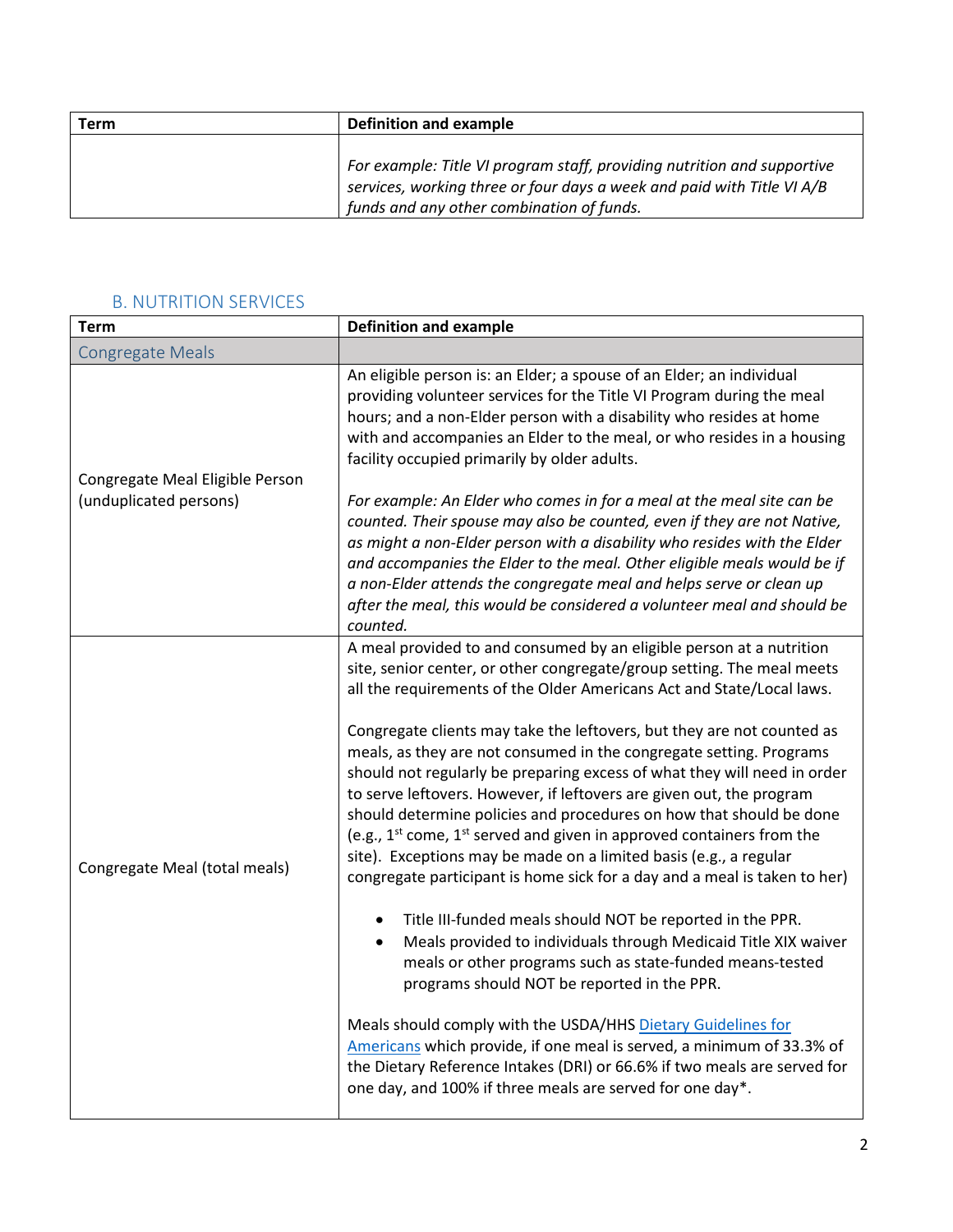| <b>Term</b>                                                    | <b>Definition and example</b>                                                                                                                                                                                                                                                                                                                                                                                                                                                                                                                                 |
|----------------------------------------------------------------|---------------------------------------------------------------------------------------------------------------------------------------------------------------------------------------------------------------------------------------------------------------------------------------------------------------------------------------------------------------------------------------------------------------------------------------------------------------------------------------------------------------------------------------------------------------|
|                                                                | For example: A meal served at the senior center, community hall or                                                                                                                                                                                                                                                                                                                                                                                                                                                                                            |
|                                                                | similar setting.                                                                                                                                                                                                                                                                                                                                                                                                                                                                                                                                              |
|                                                                | * https://health.gov/dietaryguidelines/2015/guidelines/                                                                                                                                                                                                                                                                                                                                                                                                                                                                                                       |
| <b>Home-Delivered Meals</b>                                    |                                                                                                                                                                                                                                                                                                                                                                                                                                                                                                                                                               |
| Home-delivered Meal Eligible<br>Person (unduplicated persons)  | An eligible person is: a qualified* Elder; a spouse of a qualified* Elder;<br>volunteers providing services during the meal hours; and a non-Elder<br>person with a disability who resides at home with a qualified* Elder, or a<br>person with a disability who resides in a housing facility occupied<br>primarily by older adults.<br>*Qualified in that the person is frail, isolated, or homebound by reason<br>of illness or incapacitating disability or other eligible condition as<br>determined by your Title VI program's policies and procedures. |
| Home-Delivered Meal (total meals)                              | A meal provided to a qualified* eligible person in their place of<br>residence.                                                                                                                                                                                                                                                                                                                                                                                                                                                                               |
|                                                                | Title III-funded meals should NOT be reported in the PPR.<br>Meals provided to individuals through Medicaid Title XIX waiver<br>٠<br>meals or other programs such as state-funded means-tested<br>programs should NOT be reported in the PPR.                                                                                                                                                                                                                                                                                                                 |
|                                                                | Meals should comply with the USDA/HHS Dietary Guidelines for<br>Americans which provide, if one meal is served, a minimum of 33.3% of<br>the Dietary Reference Intakes (DRI) or 66.6% if two meals are served for<br>one day, and 100% if three meals are served for one day*.                                                                                                                                                                                                                                                                                |
|                                                                | For example: Delivering a meal which may include hot, cold, frozen,<br>dried, canned or fresh foods, on a regular basis to an Elder's residence.                                                                                                                                                                                                                                                                                                                                                                                                              |
| <b>Other Nutrition Services</b>                                |                                                                                                                                                                                                                                                                                                                                                                                                                                                                                                                                                               |
| <b>Nutrition Education (sessions)</b>                          | A targeted educational program provided by a dietitian or a similarly<br>knowledgeable person. The program will promote better health by<br>providing accurate and culturally sensitive nutrition, physical fitness, or<br>health (as it relates to nutrition) information and instruction to<br>participants, caregivers, or participants and caregivers in a group setting<br>(two or more participants).                                                                                                                                                   |
|                                                                | For example: A 1-hour diabetes education presentation for two or more<br>individuals, that may include information on traditional food recipes or a<br>demonstration to promote physical activity, led by a nutritionist,<br>community health representative (CHR) or other health professional is<br>one session.                                                                                                                                                                                                                                            |
| <b>Nutrition Counseling (total persons</b><br>and total hours) | Provision of individualized advice and guidance to individuals, who are<br>at nutritional risk, because of their health or nutritional history, dietary<br>intake, medication use, or chronic illnesses, about options and methods<br>for improving their nutritional status. Counseling is performed by a                                                                                                                                                                                                                                                    |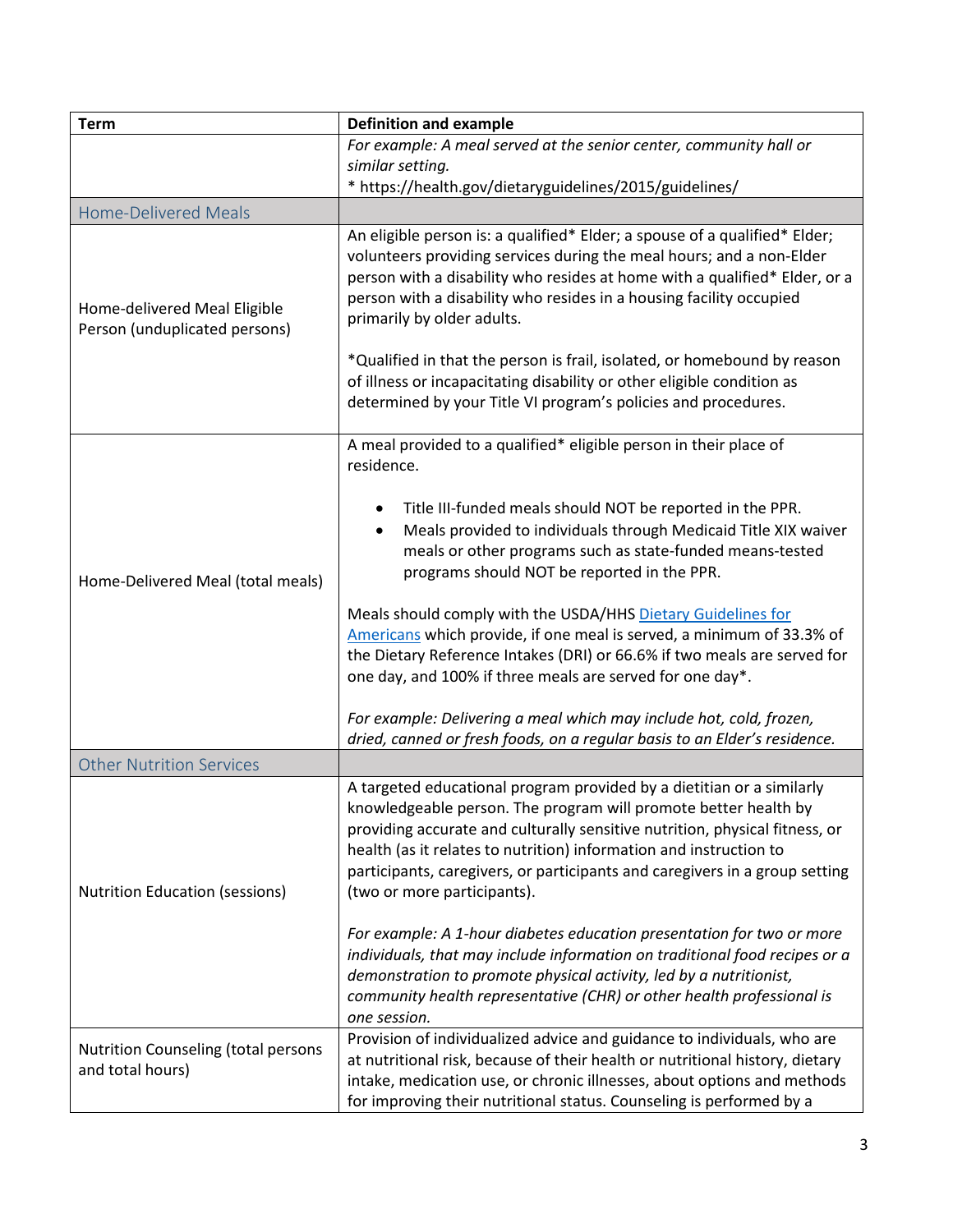| Term | <b>Definition and example</b>                                                                                                                                                                                                                 |
|------|-----------------------------------------------------------------------------------------------------------------------------------------------------------------------------------------------------------------------------------------------|
|      | registered dietitian or other health professional and addresses the<br>options and methods for improving nutrition status with a measurable<br>goal.                                                                                          |
|      | For example: Diet counseling, a counseling meeting for an Elder with<br>high blood pressure, diabetes, heart disease, etc. led by a dietitian,<br>nutritionist, or health professional to help the Elder to adopt healthier<br>eating habits. |

# C. SUPPORTIVE SERVICES

| <b>Term</b>                                                  | <b>Definition and example</b>                                                                                                                                                                                                                                                                                                                                                                                                                                                                                                                                                                                                                                                                                                                                                                                                                                                                                                        |
|--------------------------------------------------------------|--------------------------------------------------------------------------------------------------------------------------------------------------------------------------------------------------------------------------------------------------------------------------------------------------------------------------------------------------------------------------------------------------------------------------------------------------------------------------------------------------------------------------------------------------------------------------------------------------------------------------------------------------------------------------------------------------------------------------------------------------------------------------------------------------------------------------------------------------------------------------------------------------------------------------------------|
| <b>Access Services</b>                                       |                                                                                                                                                                                                                                                                                                                                                                                                                                                                                                                                                                                                                                                                                                                                                                                                                                                                                                                                      |
| Information and Assistance (total<br>contacts)               | A service that:<br>provides the individual with current information on opportunities<br>and services available within their communities, including<br>information relating to assistive technology;<br>assesses the problems and capacities of the individual;<br>links the individual to the opportunities and services that are<br>available;<br>ensures that the individual receives the services needed and are<br>aware of the opportunities available to them, by establishing<br>adequate follow-up procedures; and<br>serves the entire community of older individuals.<br>For example: Taking a call from an Elder or their caregiver and providing<br>that person with information or a referral for services that they are<br>eligible for through the tribe, state, or other organization. Another<br>example is sitting down with an Elder and helping him/her fill out<br>important forms.                             |
| Outreach (total activities)<br>Case Management (unduplicated | Conducting public outreach activities and providing information directed<br>at individuals and groups to encourage potential Elders (or their<br>caregivers) to use existing services and benefits.<br>For example: Outreach activities may include but are not limited to a<br>health fair booth, public announcements, public presentations, posts in<br>newsletters, or other media sharing details about services and benefits<br>available to Elders. Another example is a group presentation about<br>services available to Elders by the tribe, state or other organization. The<br>presentation may include informational handouts with names and phone<br>numbers for services. A grantee may have a booth (counts as an<br>outreach activity) and then help 20 Elders complete forms (counts as 20<br>contacts of Information and Assistance)<br>A service provided to an Elder, at the direction of the Elder or a family |
| persons and total hours)                                     | member or caregiver.                                                                                                                                                                                                                                                                                                                                                                                                                                                                                                                                                                                                                                                                                                                                                                                                                                                                                                                 |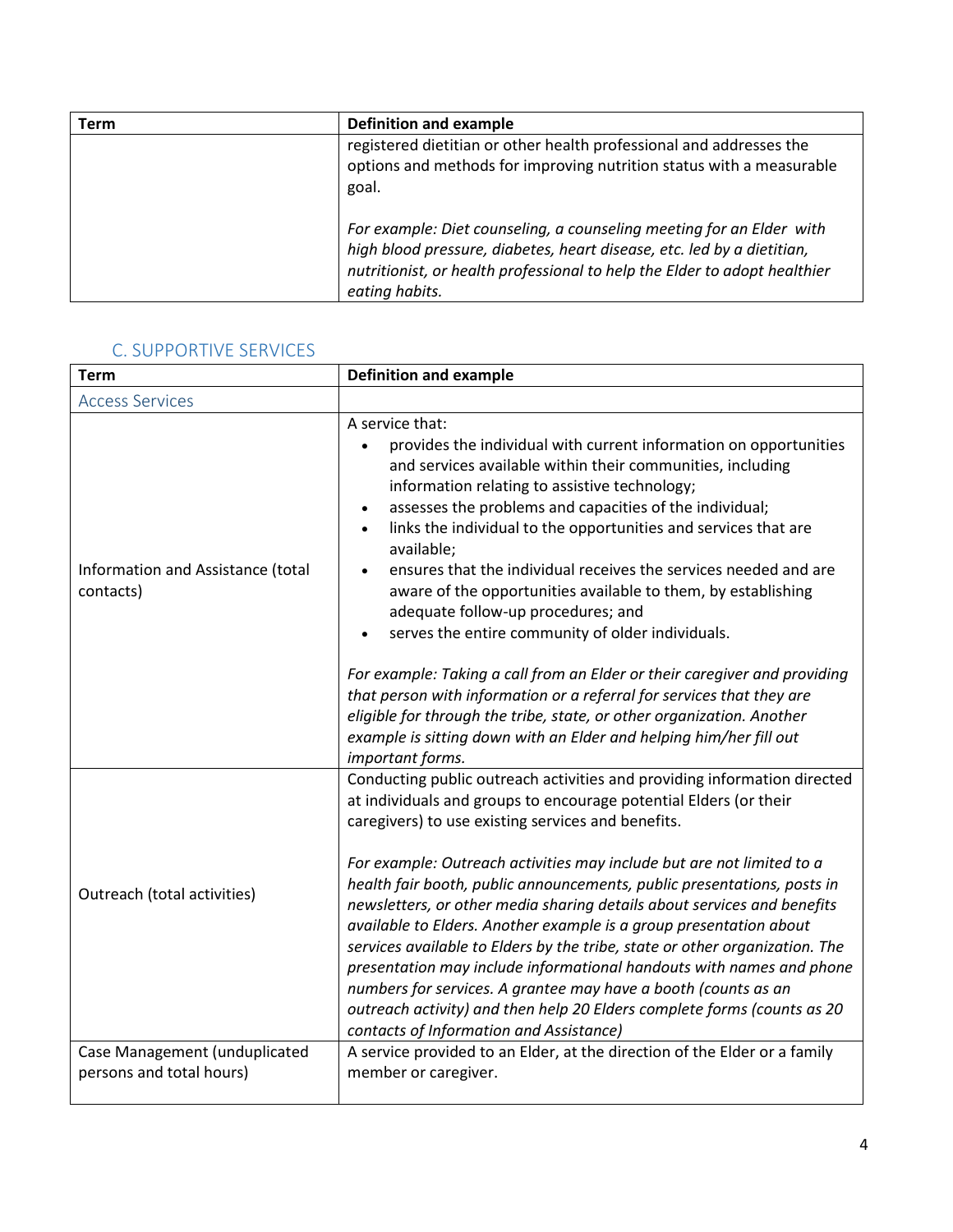| <b>Term</b>                                                                        | <b>Definition and example</b>                                                                                                                                                                                                                                                                                                                                                                                                                                                                                                                                                                                                                                                      |
|------------------------------------------------------------------------------------|------------------------------------------------------------------------------------------------------------------------------------------------------------------------------------------------------------------------------------------------------------------------------------------------------------------------------------------------------------------------------------------------------------------------------------------------------------------------------------------------------------------------------------------------------------------------------------------------------------------------------------------------------------------------------------|
|                                                                                    | The service should be provided by a trained or experienced person<br>with case or care management skills.<br>The service includes individual needs assessment, developing a<br>$\bullet$<br>service plan for, arranging, coordinating, and monitoring services<br>to meet the needs of the Elder. The service should include periodic<br>reassessment and revision based on the needs of the Elder.<br>For example: Program staff sit down with an Elder to complete a client<br>intake form to gather information about health and housing status,<br>dietary needs. The completed client intake form is used to arrange<br>services for the Elder.                               |
| Transportation (unduplicated<br>persons)                                           | Services or activities that provide or arrange for travel of an Elder,<br>including travel costs of individuals from one location to another. This<br>service may include escort or other appropriate assistance for a person<br>who has difficulties using regular transportation.<br>For example: A van picking up Elder(s) at their residence(s) and driving<br>them to the grocery store and post office.                                                                                                                                                                                                                                                                      |
| One-way Trips (total one-way trips)                                                | When transporting an Elder, every stop that is made is considered a one-<br>way trip.<br>For example: Driving an Elder from their place of residence to the store<br>then to the pharmacy and returning home is a total of three one-way<br>trips. If three Elders are on a van and the van makes two stops, that<br>would count as six one-way trips.                                                                                                                                                                                                                                                                                                                             |
| <b>In-home Services</b>                                                            |                                                                                                                                                                                                                                                                                                                                                                                                                                                                                                                                                                                                                                                                                    |
| Homemaker Service (unduplicated<br>persons and total hours)                        | Providing light housekeeping tasks in an Elder's place of residence. Tasks<br>may include but are not limited to preparing meals, shopping for<br>personal items, laundry, managing money, or using the telephone in<br>addition to other light housework.<br>For example: An individual/homemaker going to the Elder's residence to<br>provide medication reminders, organize closets/cabinets to make items<br>within easy reach, pet care or taking out the garbage.                                                                                                                                                                                                            |
| Personal Care/Home Health Aid<br>Service (unduplicated persons and<br>total hours) | Providing an Elder assistance with Activities of Daily Living (ADLs) such as<br>eating, dressing, and bathing, toileting, transferring in and out of<br>bed/chair or walking. Assistance may also include with an Elder's health<br>related tasks such as checking blood pressure and blood glucose and<br>assistance with personal care. Personal care may include assistance with<br>Instrumental Activities of Daily Living (IADLs) such as cleaning and<br>maintaining the house, managing money, preparing meals.<br>For example: A trained individual/home health aide going to an Elder's<br>residence and assisting with a shower, changing clothes and brushing<br>teeth. |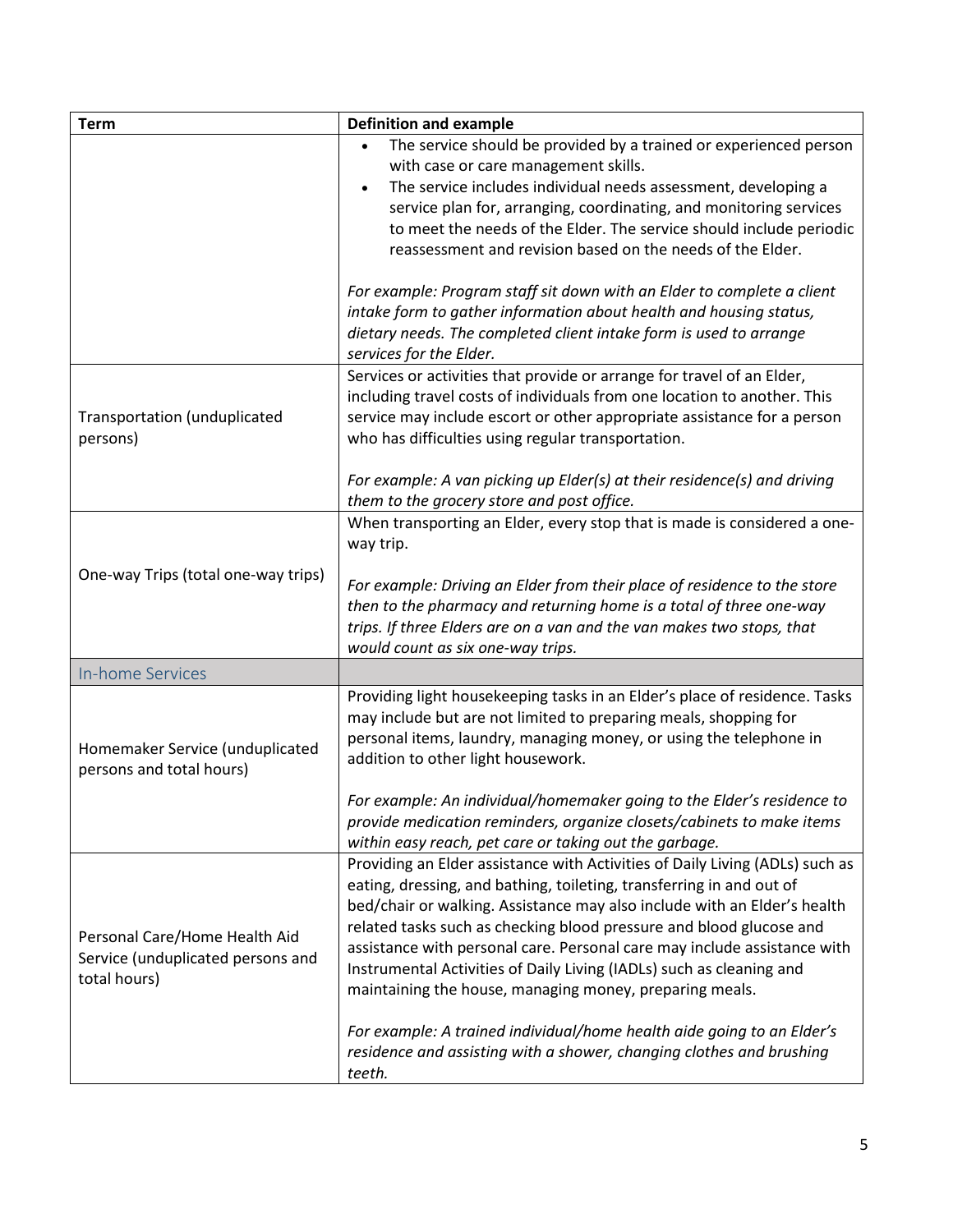| <b>Term</b>                                                                          | <b>Definition and example</b>                                                                                                                                                                                                                                                                                                                                                                                                                                                                                                    |
|--------------------------------------------------------------------------------------|----------------------------------------------------------------------------------------------------------------------------------------------------------------------------------------------------------------------------------------------------------------------------------------------------------------------------------------------------------------------------------------------------------------------------------------------------------------------------------------------------------------------------------|
| Chore Service (unduplicated<br>persons and total hours)                              | Performance of heavy household tasks provided in an Elder's home.<br>Tasks may include yard work or sidewalk maintenance in addition to<br>heavy housework; such as heavy cleaning, yard work, walk maintenance,<br>minor home repair, wood chopping, hauling water, and other heavy-<br>duty activities which the Elder(s) is unable to handle on their own and<br>which do not require the services of a trained homemaker or other<br>specialist.<br>For example: An individual/chore server going to an Elder's residence to |
|                                                                                      | complete heavy yard work, shoveling snow, chopping wood or moving<br>large furniture.                                                                                                                                                                                                                                                                                                                                                                                                                                            |
| Visiting (total contacts)                                                            | Visiting services include going to see an Elder to reduce social isolation,<br>and/or perform a wellness check (a visual check of an Elder to see if they<br>need anything), etc. This would include visiting in a personal home.<br>Visiting* may include a minimum of 15 minutes talking with an Elder or<br>an adequate amount of time to make an informed decision about the<br>Elder's well-being.                                                                                                                          |
|                                                                                      | For example: A Title VI staff member or volunteer going to an Elder's<br>residence to visually check-in and ensure they are well and in good<br>spirits.                                                                                                                                                                                                                                                                                                                                                                         |
|                                                                                      | *A visit may only be counted once, either here or under Visits to Persons<br>in Nursing Facilities/ Homes or Residential Care Communities.                                                                                                                                                                                                                                                                                                                                                                                       |
| Telephoning (total contacts)                                                         | Telephone services include phoning in order to provide comfort or check<br>up on the Elder. The Elder should be reached and spoken to in order for<br>the contact to be counted.                                                                                                                                                                                                                                                                                                                                                 |
|                                                                                      | For example: Title VI staff calling an Elder, from the program phone or a<br>cell phone, to provide a verbal check-in. Staff might also send a text<br>message to an Elder to check on them. If the Elder responds to the phone<br>call or the text message it is a contact.                                                                                                                                                                                                                                                     |
| Optional space for other supportive<br>services offered that are not listed<br>above | This area should be used to explain any additional supportive services<br>the Titel VI program offers that were not asked listed above.                                                                                                                                                                                                                                                                                                                                                                                          |
| <b>Other Supportive Services</b>                                                     |                                                                                                                                                                                                                                                                                                                                                                                                                                                                                                                                  |
| Social Events (total events)                                                         | Involving a public performance or entertainment or function to promote<br>social interactions and decrease isolation.<br>For example: traditional festival, intergenerational social function,                                                                                                                                                                                                                                                                                                                                   |
|                                                                                      | cultural function, holiday meal or Elder Appreciation Day, etc.                                                                                                                                                                                                                                                                                                                                                                                                                                                                  |
| <b>Health Promotion and Wellness</b><br>(total persons)                              | Activities conducted to improve the mental and physical health of<br>persons, including walking groups, exercise classes, presentations on<br>health and wellness topics.                                                                                                                                                                                                                                                                                                                                                        |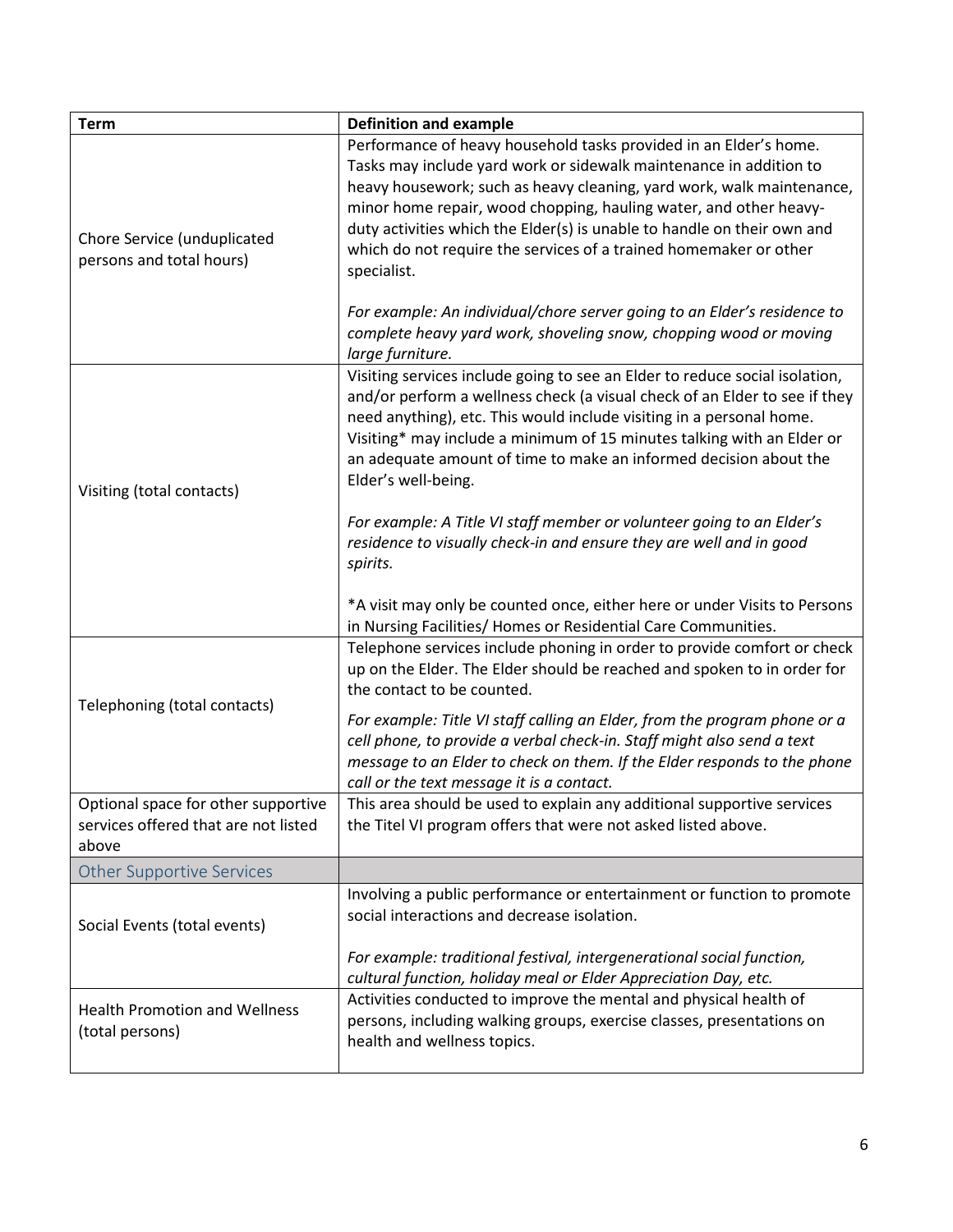| <b>Term</b>                                                                                        | <b>Definition and example</b>                                                                                                                                                                                                                                                                                                                                                                                                                                                                                                                                                                                                                                               |
|----------------------------------------------------------------------------------------------------|-----------------------------------------------------------------------------------------------------------------------------------------------------------------------------------------------------------------------------------------------------------------------------------------------------------------------------------------------------------------------------------------------------------------------------------------------------------------------------------------------------------------------------------------------------------------------------------------------------------------------------------------------------------------------------|
|                                                                                                    | For example: A presentation on brain health or a n exercise program like<br>Silver Sneakers, Tai Chi Moving for Better Balance, Yoga, Personal Action<br>Toward Health (PATH), etc*                                                                                                                                                                                                                                                                                                                                                                                                                                                                                         |
|                                                                                                    | *Note that Title VI-funded health promotion and wellness servicesdo not<br>necessarily need to meet the evidence-based requirements in the 2016<br>reauthorization of the Older Americans Act.                                                                                                                                                                                                                                                                                                                                                                                                                                                                              |
| Visits to Persons in Nursing<br>Facilities/Homes or Residential Care<br>Communities (total visits) | Visits* conducted to persons living in skilled nursing homes or facilities;<br>or living in a long-term care facility that provides at a minimum, room<br>and board, around-the-clock on-site supervision, and help with personal<br>care such as bathing and dressing or health-related services such as<br>medication management. Facility types include but are not limited to:<br>assisted living; board and care home; congregate care; enriched housing<br>programs; homes for the aged; personal care homes; adult foster/ family<br>homes and shared housing establishments that are licensed, registered,<br>listed, certified, or otherwise regulated by a state. |
|                                                                                                    | For example: Title VI staff going to visit an Elder in a nursing home or in<br>an assisted living facility to see how they are doing. If a Title VI staff<br>visits 3 Elders in one facility that would count as 3 visits.                                                                                                                                                                                                                                                                                                                                                                                                                                                  |
|                                                                                                    | *These visits should not be counted as part of the Long-Term Care<br>Ombudsman program, which report their visits to the state. A visit may<br>only be counted once, either here or under Visits to Persons in Nursing<br>Facilities/ Homes or Residential Care Communities.                                                                                                                                                                                                                                                                                                                                                                                                |

# D. FINANCE

| Term                                                            | <b>Definition and example</b>                                                                                                                                                                                                                                                         |
|-----------------------------------------------------------------|---------------------------------------------------------------------------------------------------------------------------------------------------------------------------------------------------------------------------------------------------------------------------------------|
| Part A/B Spending                                               |                                                                                                                                                                                                                                                                                       |
|                                                                 | The total amount of funds* from all funding sources for the grant year<br>spent on congregate and home-delivered meals. The total amount<br>should include the total cost of providing meals.<br>-Should not include Part C funds.-                                                   |
|                                                                 |                                                                                                                                                                                                                                                                                       |
| Funds Spent on Congregate and<br>Home-delivered Meals (dollars) | For example: The dollar amount will include spending related to<br>congregate and home-delivered meals (not supportive services) including<br>money spent on food, delivery, indirect costs, rent, and other applicable<br>spending to providing congregate and home-delivered meals. |
|                                                                 | *Total amount of funds should include in-kind contributions, which<br>means the fair market value of any donations of items or time $-$ for<br>example donated food at \$1,000 value and volunteer time at the hourly                                                                 |
|                                                                 | wage it would be if you had to hire someone to do the work the                                                                                                                                                                                                                        |
|                                                                 | volunteer did.                                                                                                                                                                                                                                                                        |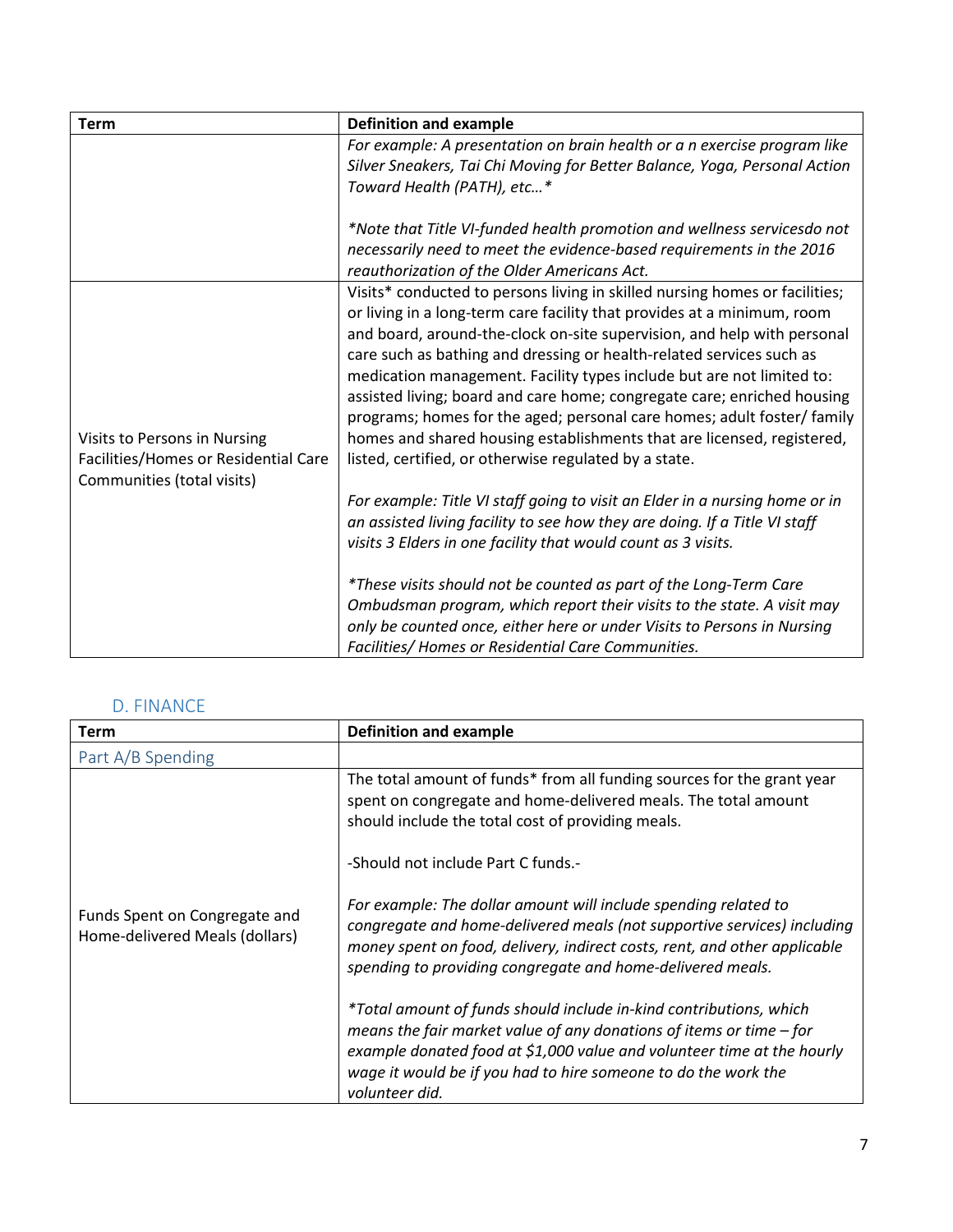| <b>Term</b>                               | <b>Definition and example</b>                                                                                          |
|-------------------------------------------|------------------------------------------------------------------------------------------------------------------------|
|                                           | The total amount of funds* from all funding sources for the grant year                                                 |
|                                           | spent on providing Supportive Services through your program.                                                           |
|                                           |                                                                                                                        |
|                                           | -Should not include Part C funds.-                                                                                     |
|                                           |                                                                                                                        |
|                                           | For example: The dollar amount may include Title VI funds used for staff                                               |
| <b>Funds Spent on Supportive Services</b> | that provide Information/Assisitance, Homemaker, and Chore services;                                                   |
| Programming (dollars)                     | to host a Title VI social event like a craft activity (craft supplies,                                                 |
|                                           | snacks/beverages offered during the activity, etc.); and/or for vehicles,                                              |
|                                           | gasoline, maintenance, and staffing to provide transportation to Elders.                                               |
|                                           | *Total amount of funds should include in-kind contributions, which                                                     |
|                                           | means the fair market value of any donations of items or time $-$ for                                                  |
|                                           | example donated food at \$1,000 value and volunteer time at the hourly                                                 |
|                                           | wage it would be if you had to hire someone to do the work the                                                         |
|                                           | volunteer did.                                                                                                         |
|                                           | Receiving funds from a tribal government source.                                                                       |
| Tribal funds (yes or no)                  |                                                                                                                        |
|                                           | For example: A tribe provides the space for the congregate meal site for                                               |
|                                           | free.                                                                                                                  |
|                                           | Receiving funds from a state government source.                                                                        |
| State funds (yes or no)                   |                                                                                                                        |
|                                           | For example: A state transportation grant or falls prevention grant                                                    |
|                                           | awarded to the Title VI program.                                                                                       |
|                                           | Receiving funds from a Title III program source such as an Area Agency<br>on Aging (AAA) or State Unit on Aging (SUA). |
| Title III funds (yes or no)               |                                                                                                                        |
|                                           | For example: A State Unit on Aging or Area Agency on Aging provides                                                    |
|                                           | funding for meals provided to elders over the age of 60 for either                                                     |
|                                           | congregate or home-delivered meals.                                                                                    |
|                                           | Receiving funds from another granting institution such as a foundation                                                 |
|                                           | or another federal grant that you use that in part supports your elder                                                 |
| Other grants (yes or no)                  | program.                                                                                                               |
|                                           |                                                                                                                        |
|                                           | For example: A private foundation has given you a grant to help your                                                   |
|                                           | program purchase vehicles that you use to deliver meals.                                                               |
|                                           | Receiving donations of money or goods or services.                                                                     |
| Donations (yes or no)                     |                                                                                                                        |
|                                           | For example: Community members donate a portion of what they have                                                      |
|                                           | hunted or fished to the Elders' program.                                                                               |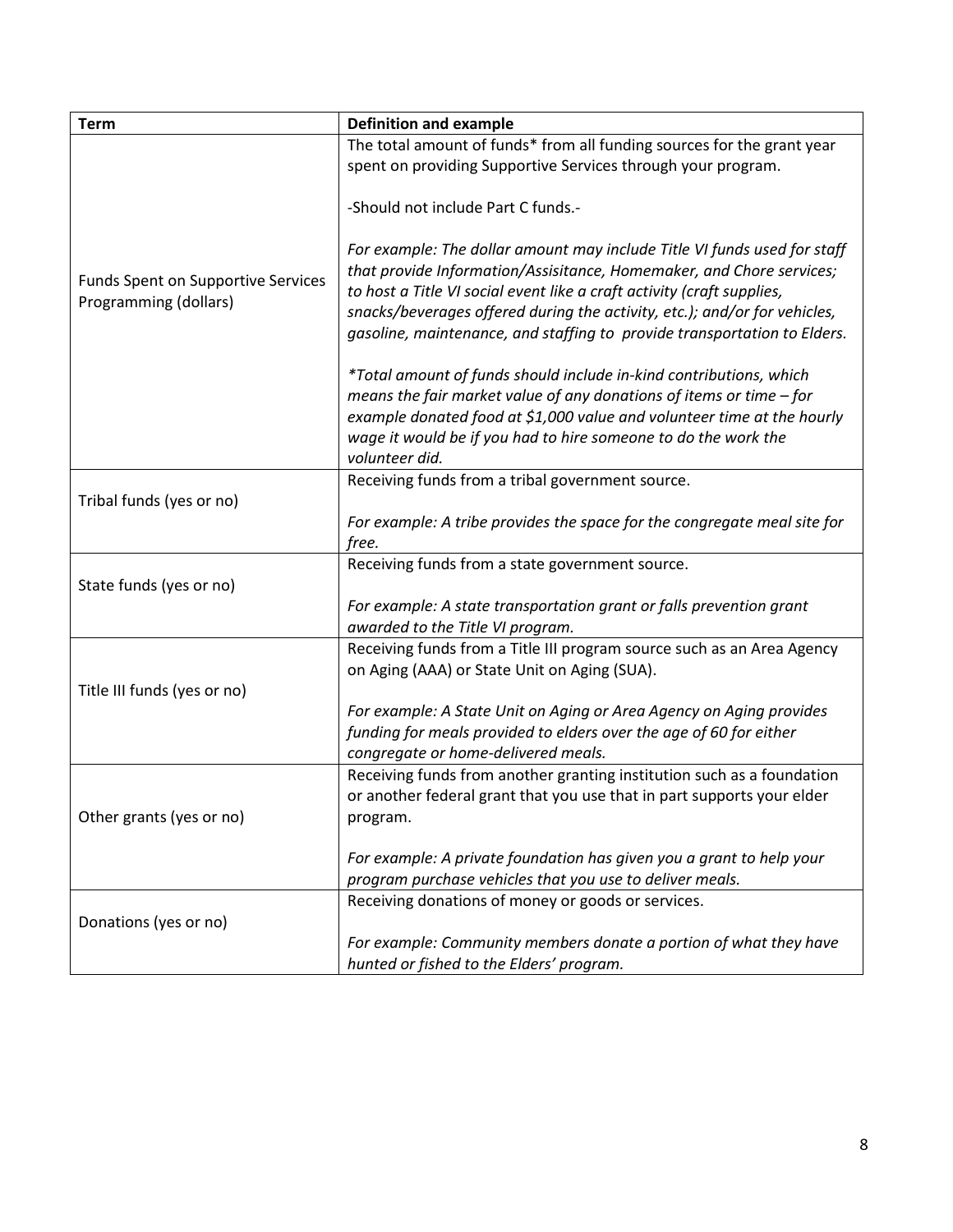# E. STORYTELLING

| <b>Term</b>                                                                                  | <b>Definition and example</b>                                                                                                           |
|----------------------------------------------------------------------------------------------|-----------------------------------------------------------------------------------------------------------------------------------------|
| Please share an example of how                                                               | Please share a story about how the community as a whole, or an<br>individual* have benefited from your Title VI program. This story can |
| your Title VI program has helped<br>an individual or your community<br>(1500 words or less): | be related to Nutrition, Supportive, or Caregiver (if applicable)<br>services.                                                          |
|                                                                                              | *Please do not include the names of individuals.                                                                                        |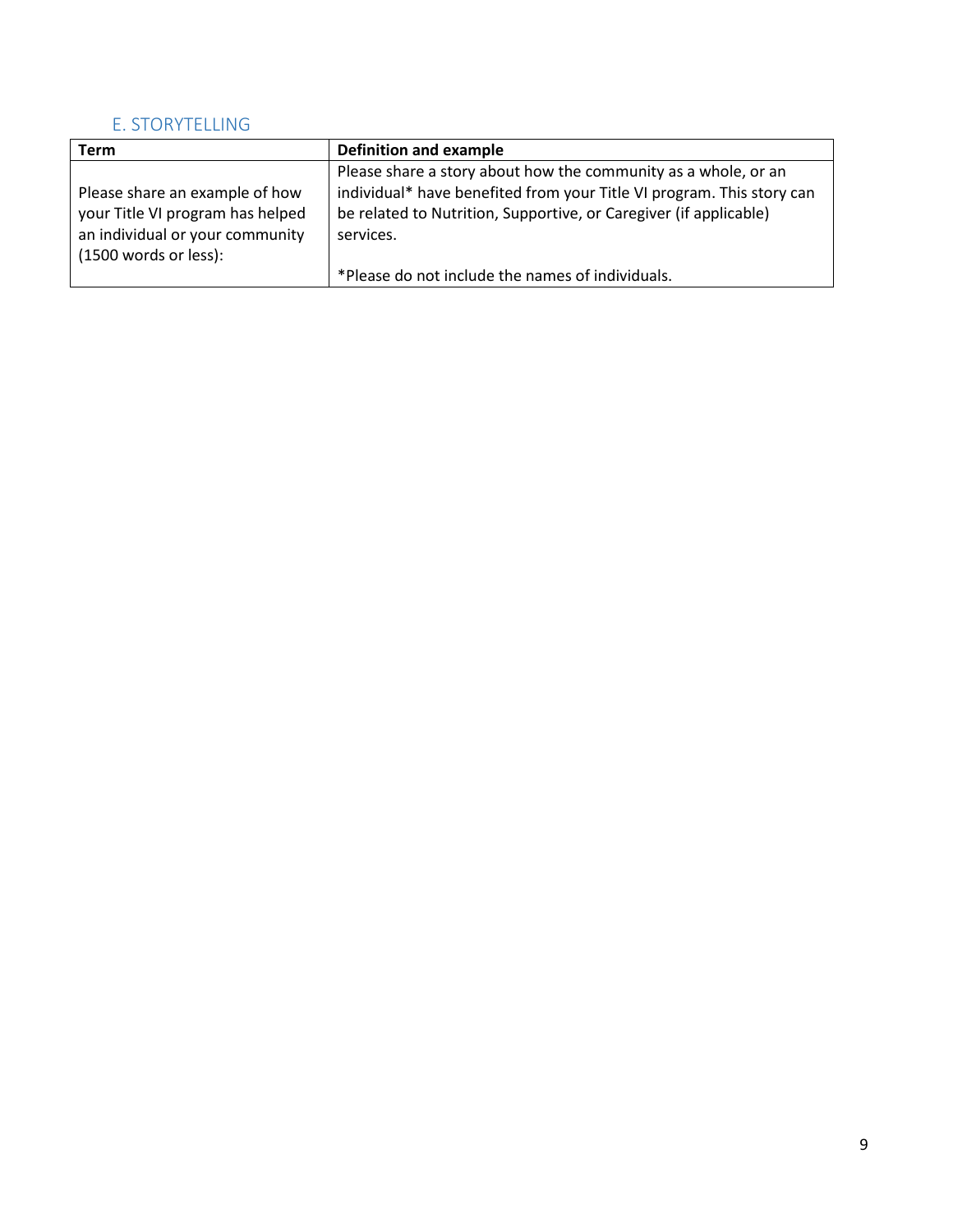# Title VI, PART C

# A. STAFFING INFORMATION

| <b>Term</b>               | Definition and example                                                     |
|---------------------------|----------------------------------------------------------------------------|
|                           | People who work 35 hours or more per week in a paid position for           |
|                           | the Title VI Part C program (paid fully or partially with Title VI Part C  |
|                           | funds). This refers to the number of full-time positions in your Part C    |
|                           | program.                                                                   |
| Full Time Staff (persons) |                                                                            |
|                           | For example: Title VI program staff, providing caregiver services,         |
|                           | working five days a week (8 hours/day) and paid with any                   |
|                           | combination of funds that includes Title VI funds like: a) Title VI C      |
|                           | funds and Tribal funds, or b) Title VI C funds, Title III funds and Tribal |
|                           | funds, or c) Title VI C funds and other grant funds, or any other          |
|                           | combination as long as some funding comes from Title VI Part C.            |
|                           | People who work less than 35 hours per week in a paid position for         |
|                           | the Title VI program (paid fully or partially with Title VI C funds). This |
|                           | refers to the number of part-time positions in your Part C program.        |
| Part Time Staff (persons) |                                                                            |
|                           | For example: Title VI program staff, providing caregiver services,         |
|                           | working three or four days a week and paid with Title VI C funds and       |
|                           | any other combination of funds.                                            |

# B. TOTAL CAREGIVERS SERVED

| <b>Term</b>                                                                                                                  | <b>Definition and example</b>                                                                                                                                                                                                                                                                                                                |
|------------------------------------------------------------------------------------------------------------------------------|----------------------------------------------------------------------------------------------------------------------------------------------------------------------------------------------------------------------------------------------------------------------------------------------------------------------------------------------|
| <b>Informal Caregiver</b>                                                                                                    | An informal caregiver is an unpaid provider of in-home and<br>community care. Caregivers may be family members, neighbors,                                                                                                                                                                                                                   |
|                                                                                                                              | friends, or others.                                                                                                                                                                                                                                                                                                                          |
|                                                                                                                              | An eligible person is: an informal caregiver who-<br>Is 18 years or older<br>$\bullet$<br>Provides services or support to an Elder(s) (tribally<br>$\bullet$<br>determined age) or an individual(s) of any age with<br>Alzheimer's disease and related disorders (such as dementia).                                                         |
| Caregiver to Elders or Individuals<br>of any age with Alzheimer's<br>Disease and Related Disorders<br>(unduplicated persons) | An informal caregiver may be a family member of an Elder who is<br>providing care to that Elder. This person might be a spouse, a<br>son/daughter, niece/nephew, or other relation; they may also be a<br>friend who provides care to the Elder.                                                                                             |
|                                                                                                                              | For example: A 40 year-old daughter cares for her mother who is 61<br>years old. The mother is receiving paid homemaker help during the<br>day, but the daughter has been staying at the mother's house<br>overnight in order to help her get in and out of bed while the mother<br>recovers from the stroke. The daughter is the Caregiver. |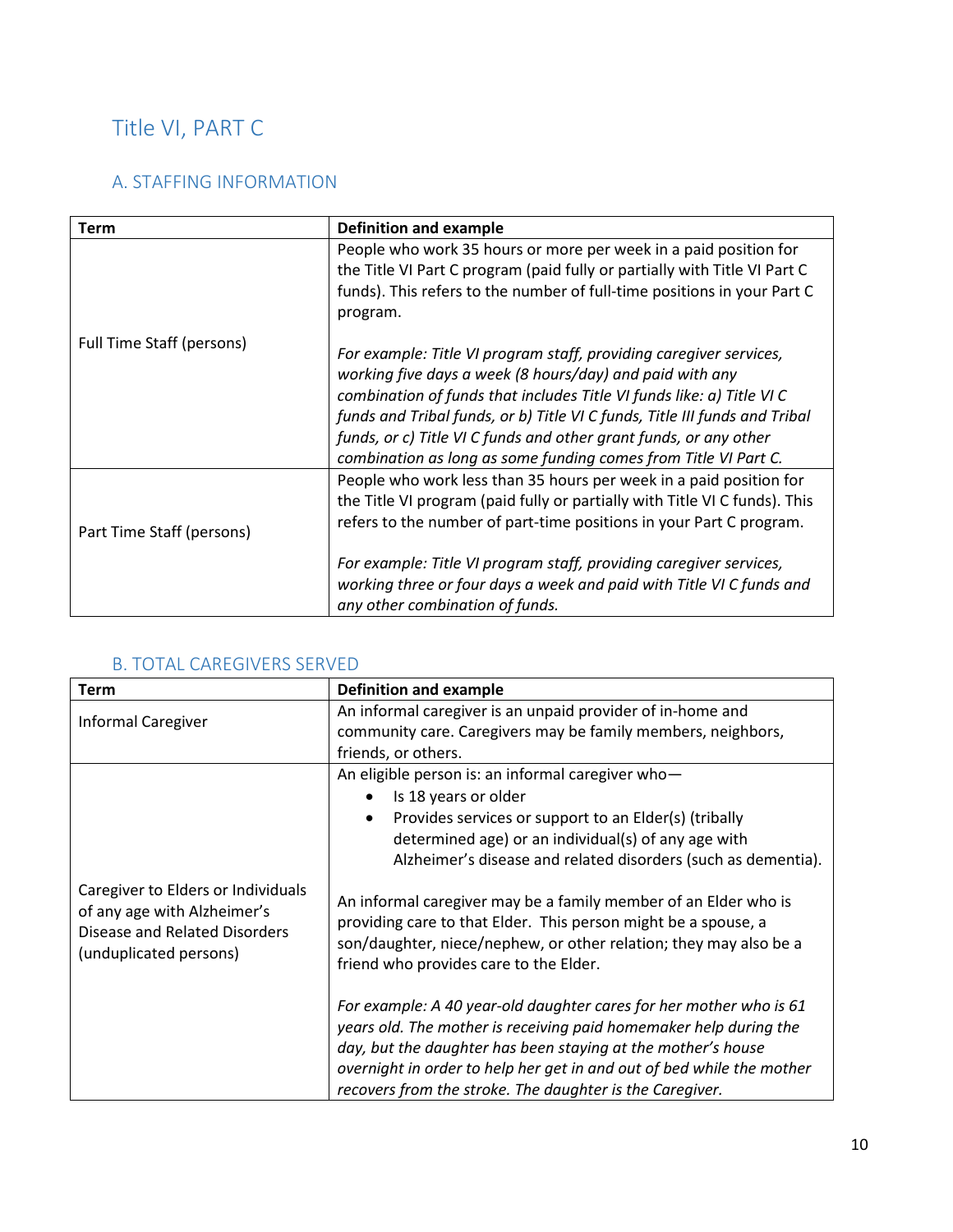| <b>Term</b>                                                                                           | <b>Definition and example</b>                                                                                                                                                                                                                                                                                                                                                                                                                                                                                                                                                                                                                                                                      |
|-------------------------------------------------------------------------------------------------------|----------------------------------------------------------------------------------------------------------------------------------------------------------------------------------------------------------------------------------------------------------------------------------------------------------------------------------------------------------------------------------------------------------------------------------------------------------------------------------------------------------------------------------------------------------------------------------------------------------------------------------------------------------------------------------------------------|
|                                                                                                       | A 67 year-old husband cares for his 65 year-old wife who has<br>dementia. The husband helps his wife get dressed each morning and<br>makes sure that she is always in his sight so that she does not wander<br>away from their home. The husband is the Caregiver.<br>A 50 year-old neighbor named Sam helps their 80 year-old neighbor<br>named Pat by taking out Pat's garbage, helping Pat read their mail,<br>and making sure the Pat's lawn is mowed in the summer and snow<br>cleared in the winter. Sam is the Caregiver.                                                                                                                                                                   |
| <b>Elder Caregivers Caring for</b><br>Children under the age of 18<br>(unduplicated persons)          | An eligible person is: an informal caregiver who -<br>Is an Elder<br>$\bullet$<br>Provides care for a child or children not their own by birth or<br>adoption<br>Caring for a child or children under the age of 18.<br>For example: Grandparent caring for a grandchild.                                                                                                                                                                                                                                                                                                                                                                                                                          |
| <b>Elder Caregivers Providing Care to</b><br>Adults 18-59 with disabilities<br>(unduplicated persons) | An eligible person is: an informal caregiver who -<br>Is an Elder<br>$\bullet$<br>Can be the parent of the adult with disabilities<br>Provides care to adults 18-59 years old with disabilities.<br>$\bullet$<br>An individual with a disability is defined by the ADA as a<br>person who has a physical or mental impairment that<br>substantially limits one or more major life activities, a person<br>who has a history or record of such an impairment, or a<br>person who is perceived by others as having such an<br>impairment.<br><b>Introduction to the Americans with Disabilities Act Hyperlink</b><br>For example: An Elder who is caring for their adult child with<br>disabilities. |

# C. CAREGIVER SUPPORT SERVICES

| Term                                           | <b>Definition and example</b>                                                                                                                                                                       |
|------------------------------------------------|-----------------------------------------------------------------------------------------------------------------------------------------------------------------------------------------------------|
| Services for Caregivers                        |                                                                                                                                                                                                     |
| Information Services (total<br>activities)     | A public and media activity that conveys information to caregivers<br>about available services, which can include an in-person interactive<br>presentation to the public.                           |
|                                                | For example: a booth/exhibit at a fair, conference, or other public<br>event; and a radio, TV, or Web site event. A radio announcement that<br>airs three times a month is counted as one activity. |
| Information and Assistance (total<br>contacts) | A service that:                                                                                                                                                                                     |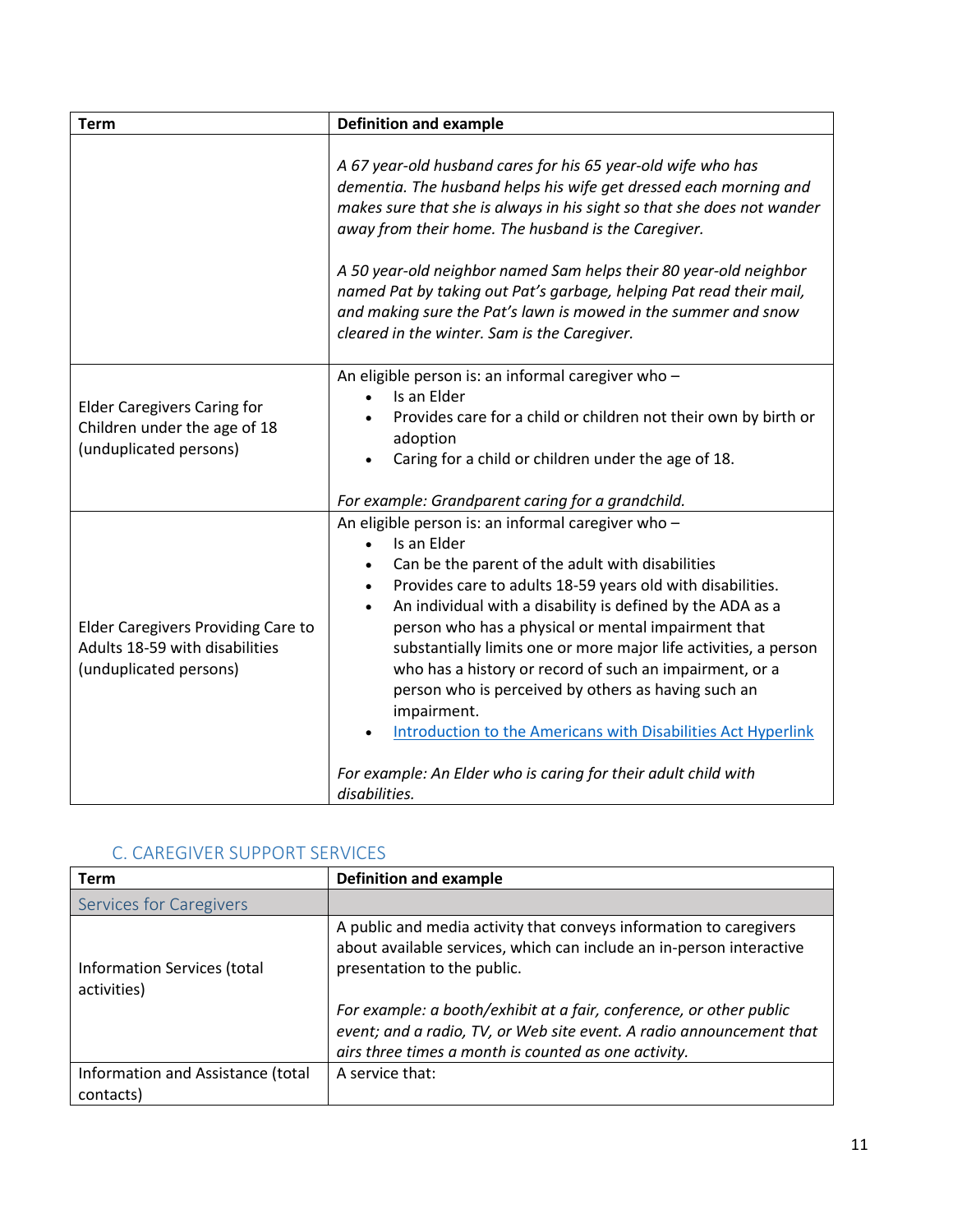| <b>Term</b>                                          | <b>Definition and example</b>                                                                                                                                                                                                                                                                                                                                                                                                                                                                                                                                                                                                                                                                                                                                                                                                                                                                                                                                                                                                                                                                                                                                                                         |
|------------------------------------------------------|-------------------------------------------------------------------------------------------------------------------------------------------------------------------------------------------------------------------------------------------------------------------------------------------------------------------------------------------------------------------------------------------------------------------------------------------------------------------------------------------------------------------------------------------------------------------------------------------------------------------------------------------------------------------------------------------------------------------------------------------------------------------------------------------------------------------------------------------------------------------------------------------------------------------------------------------------------------------------------------------------------------------------------------------------------------------------------------------------------------------------------------------------------------------------------------------------------|
|                                                      | provides the individual with current information on<br>opportunities and services available within their<br>communities, including information relating to assistive<br>technology;<br>assesses the problems and capacities of the individual;<br>links the individual to the opportunities and services that are<br>available;<br>ensures that the individual receives the services needed and<br>are aware of the opportunities available to them, by<br>establishing adequate follow-up procedures; and<br>serves the entire community of caregivers.<br>For example: Each person that staff or volunteers speak to about<br>services for caregivers would be considered a contact. If a person<br>speaks to staff at an event and receives caregiver information and<br>then calls the program office the next day to ask additional questions<br>this is counted as two contacts. Information and Assistance may also<br>include following up with that caregiver and possibly helping them fill<br>out paperwork for services they may be eligible for - this would count<br>as another contact.<br>*Case management for caregivers may be counted under Information<br>and Assistance as well. |
| Counseling (unduplicated persons<br>and total hours) | A service designed to support caregivers and assist them in their<br>decision-making and problem solving. Counselors may be degreed<br>service providers, trained to work with individuals, older adults and<br>families and specifically understanding and addressing the complex<br>physical, behavioral and emotional problems related to their<br>caregiver roles. Informal counselors, like a peer who is or has been an<br>informal caregiver, may also be used for this service. This includes<br>counseling to individuals or group meetings. Counseling is a separate<br>function apart from support group activities or training. The caregiver<br>support services are eligible to those caring for older adults, persons<br>with disabilities, or children not their own by birth or adoption.<br>For example: A caregiver (spouse, adult child, aunt/uncle, neighbor)<br>meeting with staff to discuss how to manage their caregiving<br>responsibilities and their self-care.                                                                                                                                                                                                           |
|                                                      | A service that is led by an individual, moderator, or professional to                                                                                                                                                                                                                                                                                                                                                                                                                                                                                                                                                                                                                                                                                                                                                                                                                                                                                                                                                                                                                                                                                                                                 |
| Support group (total sessions)                       | facilitate caregivers to discuss their common experiences and<br>concerns and develop a mutual support system. Support groups are<br>typically held on a regularly scheduled basis and may be conducted in<br>person, over the telephone, or online.                                                                                                                                                                                                                                                                                                                                                                                                                                                                                                                                                                                                                                                                                                                                                                                                                                                                                                                                                  |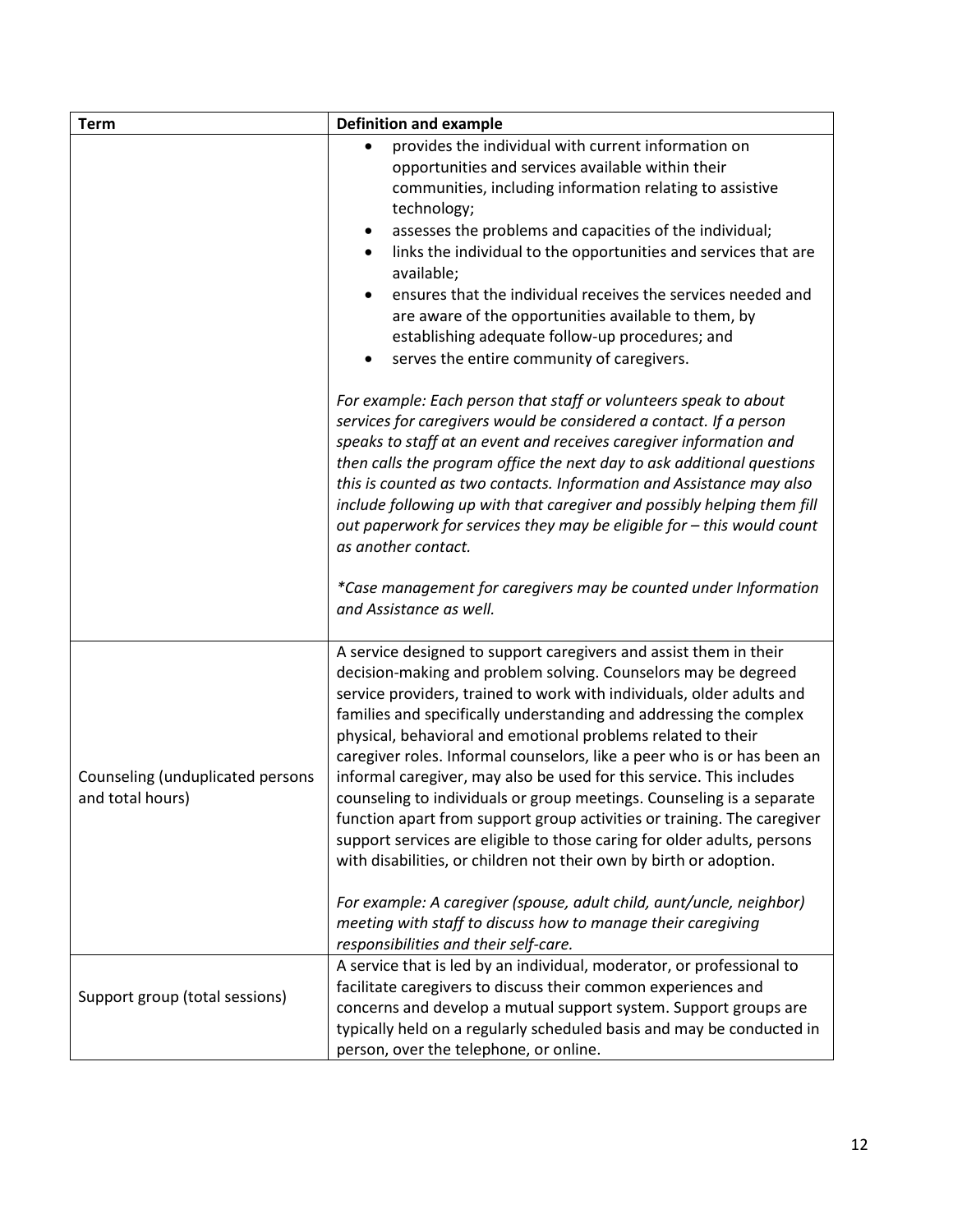| <b>Term</b>                                                                                            | <b>Definition and example</b>                                           |
|--------------------------------------------------------------------------------------------------------|-------------------------------------------------------------------------|
|                                                                                                        | Caregiver support groups would not include caregiver                    |
|                                                                                                        | education/training group or other groups primarily aimed at teaching    |
|                                                                                                        | skills or meeting on an informal basis without a facilitator.           |
|                                                                                                        | For example: A gathering of two or more caregivers meeting in a         |
|                                                                                                        | room/space to talk and share and the group may be led by Title VI       |
|                                                                                                        | staff or another health professional is one session.                    |
|                                                                                                        | A service that provides family caregivers with instruction to improve   |
|                                                                                                        | knowledge and performance of specific skills relating to their          |
|                                                                                                        | caregiving roles and responsibilities. Skills may include activities    |
|                                                                                                        | related to health, nutrition, and financial management; providing       |
| <b>Caregiver Training (unduplicated</b>                                                                | personal care; and communicating with health care providers and         |
| persons and total hours)                                                                               | other family members. Training may include use of evidence-based        |
|                                                                                                        | programs; be conducted in-person or on-line; and be provided in         |
|                                                                                                        | individual or group settings.                                           |
|                                                                                                        | For example: The training topics may include methods to provide         |
|                                                                                                        | personal care to someone with dementia or create a personal budget.     |
|                                                                                                        | A service provided on a limited basis to informal caregivers, to        |
|                                                                                                        | complement the care provided by the informal caregivers.                |
|                                                                                                        |                                                                         |
|                                                                                                        | For an informal caregiver who provides services or support to an Elder  |
|                                                                                                        | or an individual(s) of any age with Alzheimer's disease and related     |
|                                                                                                        | disorders (such as dementia), the Elder or individual of any age with   |
|                                                                                                        | Alzheimer's disease or a related disorder must be frail.                |
|                                                                                                        | Frail means that the Elder or individual of any age with Alzheimer's or |
|                                                                                                        | a related disorder must be unable to perform at least two Activities of |
|                                                                                                        | Daily Living without substantial assistance or require supervision due  |
|                                                                                                        | to serious health or safety hazards. Activities of Daily Living include |
| <b>Supplemental Services (Service</b><br>Category, Description of Service,<br>Unduplicated Caregivers) | eating, bathing, dressing, toileting, and transferring from bed/chair.  |
|                                                                                                        |                                                                         |
|                                                                                                        | Examples of supplemental services include but are not limited to a      |
|                                                                                                        | lending closet, chair lifts, emergency response systems, incontinence   |
|                                                                                                        | supplies, home modifications (such as putting in hand rails or ramps),  |
|                                                                                                        | school supplies, etc.                                                   |
|                                                                                                        | For example: Title VI staff arranging for the installation of a         |
|                                                                                                        | wheelchair ramp to the entrance of an Elder's front door to make it     |
|                                                                                                        | easier for the informal caregiver to take the Elder to doctor           |
|                                                                                                        | appointments. Other examples may be:                                    |
|                                                                                                        | - helping with chopping wood or snow clearing (so that the informal     |
|                                                                                                        | caregiver is able to provide personal care to the Elder),               |
|                                                                                                        | - providing consumable items such as incontinence supplies (so that     |
|                                                                                                        | the informal caregiver is able to maintain the Elder's comfort and      |
|                                                                                                        | dignity), or                                                            |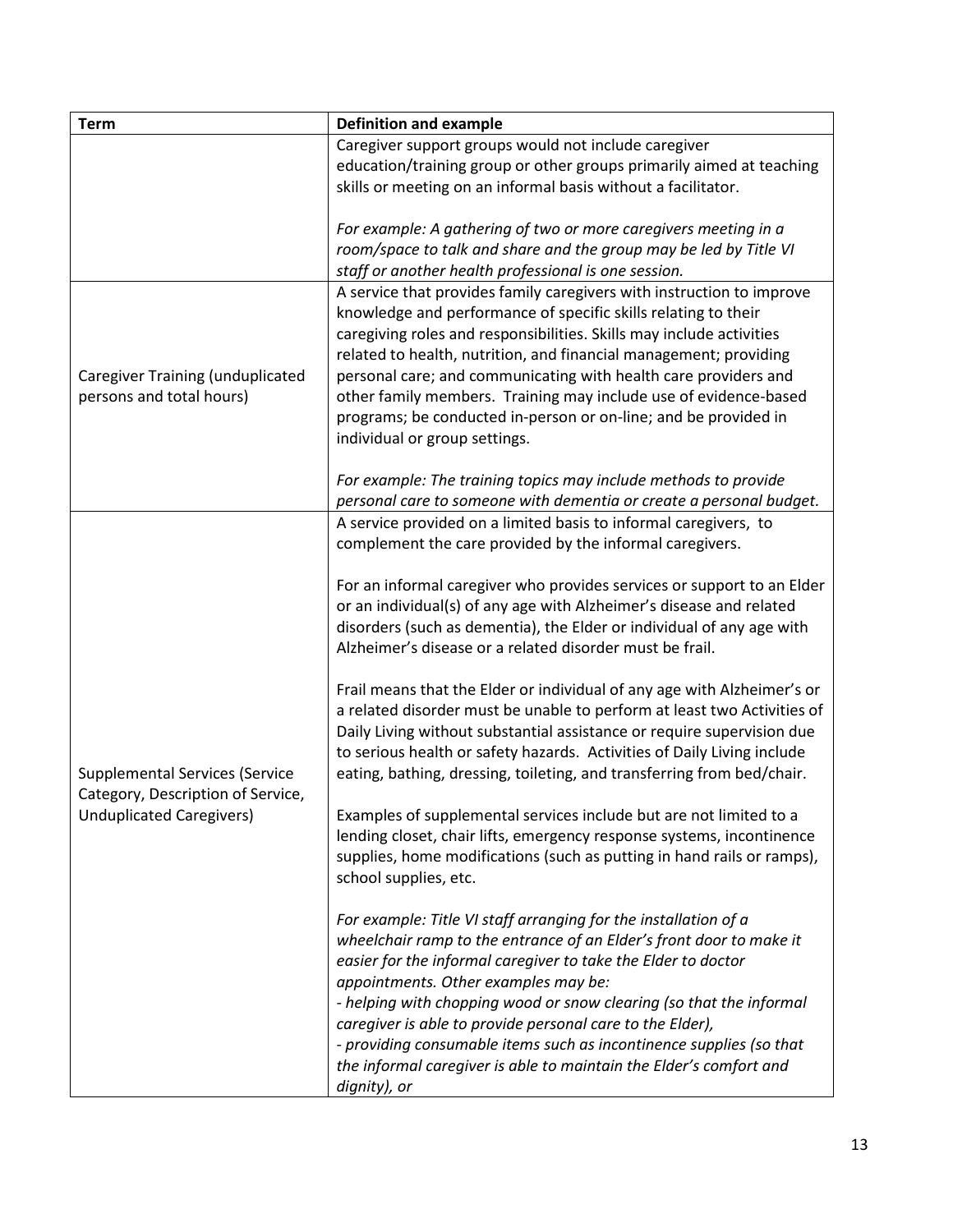| <b>Term</b>                                                                                                                                                                                                                                                 | <b>Definition and example</b>                                                                                                                                                                                                                                                                                                                                                                                                                                                                                                                                                                                                                                                                                                                                                                                                                                                                                                                                                                                                                                                                                                             |
|-------------------------------------------------------------------------------------------------------------------------------------------------------------------------------------------------------------------------------------------------------------|-------------------------------------------------------------------------------------------------------------------------------------------------------------------------------------------------------------------------------------------------------------------------------------------------------------------------------------------------------------------------------------------------------------------------------------------------------------------------------------------------------------------------------------------------------------------------------------------------------------------------------------------------------------------------------------------------------------------------------------------------------------------------------------------------------------------------------------------------------------------------------------------------------------------------------------------------------------------------------------------------------------------------------------------------------------------------------------------------------------------------------------------|
|                                                                                                                                                                                                                                                             | - purchasing school uniforms (so that Elder who is the caregiver of<br>grandchildren is relieved of a financial burden they were not able to<br>meet).                                                                                                                                                                                                                                                                                                                                                                                                                                                                                                                                                                                                                                                                                                                                                                                                                                                                                                                                                                                    |
|                                                                                                                                                                                                                                                             | Service Categories for Supplemental Services are the following:<br>Home Modification/Repairs: Putting in ramps or handrails<br>into a home.<br>Consumable Items: Incontinence supplies, Ensure, school<br>supplies, uniforms for school or sports, cleaning supplies,<br>etc<br>Lending Closet: Clothing exchange; Durable Medical<br>Equipment (chair lifts, wheelchairs, walkers, emergency<br>response systems), anything lent on a short-term basis.<br>Financial Support: limited (emergency) help with utility bills<br>$\bullet$<br>Homemaker/Chore/Personal Care Service: chopping wood,<br>$\bullet$<br>mowing a lawn, snow clearing.<br>Other                                                                                                                                                                                                                                                                                                                                                                                                                                                                                   |
| <b>Respite Care for Caregivers</b>                                                                                                                                                                                                                          |                                                                                                                                                                                                                                                                                                                                                                                                                                                                                                                                                                                                                                                                                                                                                                                                                                                                                                                                                                                                                                                                                                                                           |
| Respite Care (unduplicated<br>persons and total hours)<br>Categories of Caregivers Covered:<br><b>Caregivers to Elders</b><br><b>Elder Caregivers of</b><br>Children under the age of<br>18<br><b>Elder Caregivers of Adults</b><br>18-59 with disabilities | A service for caregivers which offers temporary, substitute supports<br>or living arrangements for care recipients in order to provide a brief<br>period of relief or rest for the caregivers. Respite care is to assist the<br>informal caregiver.<br>For an informal caregiver who provides services or support to an Elder<br>or an individual(s) of any age with Alzheimer's disease and related<br>disorders (such as dementia), the Elder or individual of any age with<br>Alzheimer's disease or a related disorder must be frail.<br>Frail means that the Elder or individual of any age with Alzheimer's or<br>a related disorder must be unable to perform at least two Activities of<br>Daily Living without substantial assistance or require supervision due<br>to serious health or safety hazards. Activities of Daily Living include<br>eating, bathing, dressing, toileting, and transferring from bed/chair.<br>For example: Title VI staff coordinating respite care for a<br>relative/family member who is an informal caregiver to allow two or<br>three hours off to travel to a nearby town for groceries. Another |
|                                                                                                                                                                                                                                                             | example is Title VI staff coordinating respite care for a family friend<br>who is an informal caregiver to allow for twenty-four or forty-eight<br>hours away from the house to attend a conference or visit family out<br>of town.                                                                                                                                                                                                                                                                                                                                                                                                                                                                                                                                                                                                                                                                                                                                                                                                                                                                                                       |